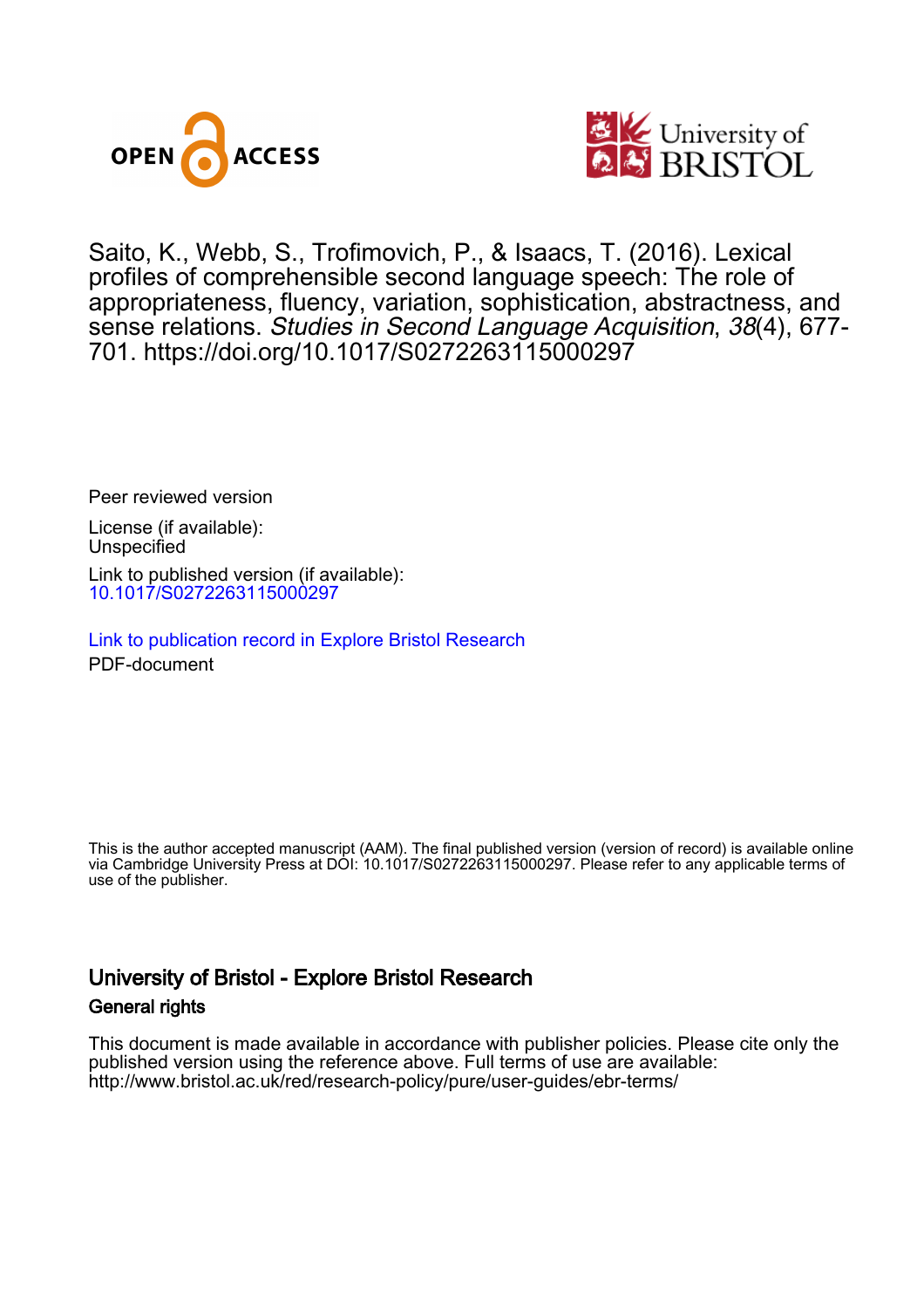## **Title**:

Lexical Profiles of Comprehensible Second Language Speech: The Role of Appropriateness, Fluency, Variation, Sophistication, Abstractness and Sense Relations

## **Running Head**:

VOCABULARY AND COMPREHENSIBILITY

## **Authors**

Kazuya Saito, Birkbeck, University of London Stuart Webb, University of Western Ontario Pavel Trofimovich, Concordia University Talia Isaacs, University of Bristol

## **Corresponding Author:**

Kazuya Saito Birkbeck, University of London The Department of Applied Linguistics and Communication 30 Russell Square, London WC1B 5DT, UK. Email: [k.saito@bbk.ac.uk](mailto:k.saito@bbk.ac.uk)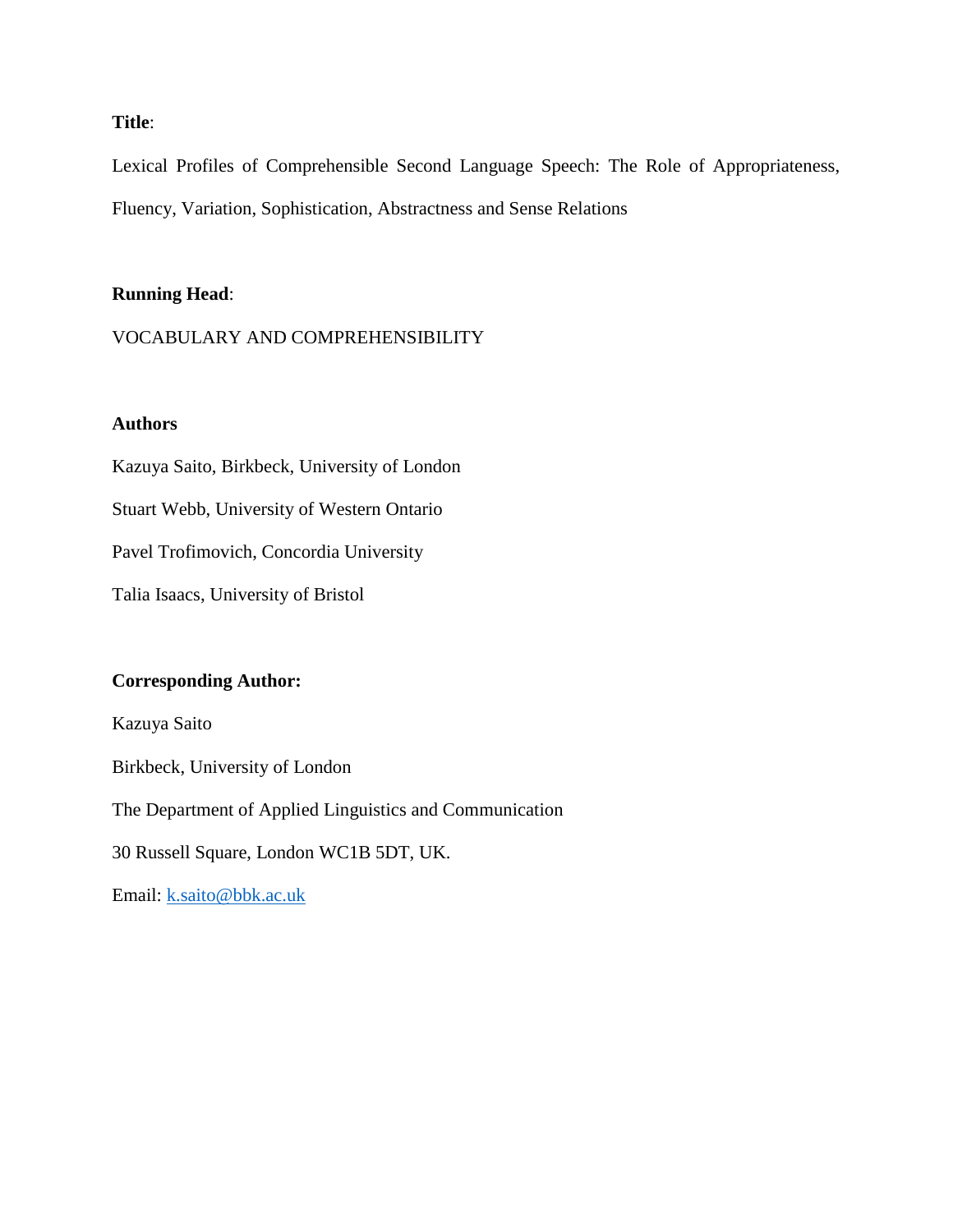#### **Abstract**

This study examined contributions of lexical factors to native-speaking raters' assessments of comprehensibility (ease of understanding) of second language (L2) speech. Extemporaneous oral narratives elicited from 40 French speakers of L2 English were transcribed and evaluated for comprehensibility by 10 raters. Subsequently, the samples were analyzed for 12 lexical variables targeting diverse domains of lexical usage (appropriateness, fluency, variation, sophistication, abstractness, and sense relations). Results revealed that L2 comprehensibility was chiefly predicted by measures of lexical appropriateness, fluency, and diversity and that lexical correlates of comprehensibility varied as a function of speakers' comprehensibility level. For beginner-to-intermediate speakers, comprehensibility was related to basic uses of L2 vocabulary (fluent and accurate use of concrete words). For intermediate-to-advanced speakers, comprehensibility was linked to sophisticated uses of L2 lexis (morphologically accurate use of complex, less familiar, polysemous words). These findings, which highlight complex associations between lexical variables and L2 comprehensibility, suggest that improving comprehensibility requires attention to multiple lexical domains of L2 performance.

*Keywords*: Second language speech; Vocabulary; Speaking; Comprehensibility; Lexical learning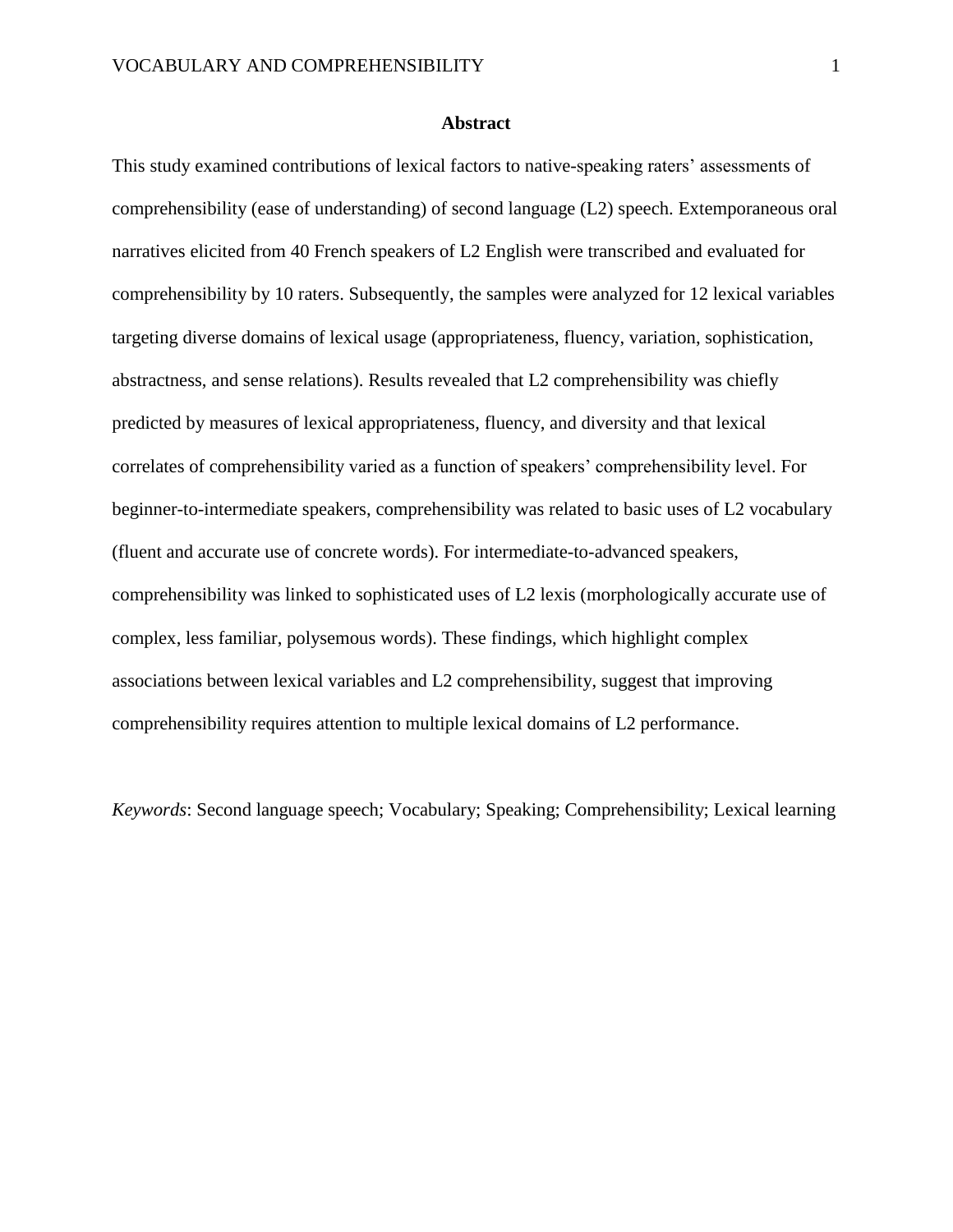Lexical profiles of comprehensible second language speech: The role of appropriateness,

fluency, variation, sophistication, abstractness and sense relations

Many researchers investigating the development of second language (L2) speaking have emphasized the importance of setting realistic goals for learners, such as prioritizing being understandable to listeners over nativelikeness, to enable learners to communicate successfully in academic and business settings (e.g., Derwing & Munro, 2009; Levis, 2005). The construct of L2 oral ability can be defined as a componential phenomenon encompassing various linguistic domains, including pronunciation, fluency, vocabulary, and grammar (De Jong, Steinel, Florijn, Schoonen, & Hulstijn, 2012). Despite the multidimensional nature of speaking, only several of its components have been extensively researched. For instance, several studies have examined which pronunciation and fluency aspects of L2 oral production relate to rater-based measures, such as comprehensibility or ease of understanding (e.g., Isaacs & Trofimovich, 2012; Kang, Rubin, & Pickering, 2010). By comparison, little research has focused on lexical characteristics of L2 speech especially from the perspective of comprehensibility. Therefore, the goal of this study was to extend previous research on L2 comprehensibility by targeting a range of lexical measures in L2 speech, including lexical appropriateness, fluency, variation, sophistication, abstractness, and sense relations. The overall intent was to identify which lexical aspects of L2 speech are associated with different levels of oral ability, defined in terms of comprehensibility of L2 speech for native-speaking raters.

## **Background**

### **Vocabulary and Speaking**

In the field of L2 acquisition, lexical knowledge is central to theoretical views of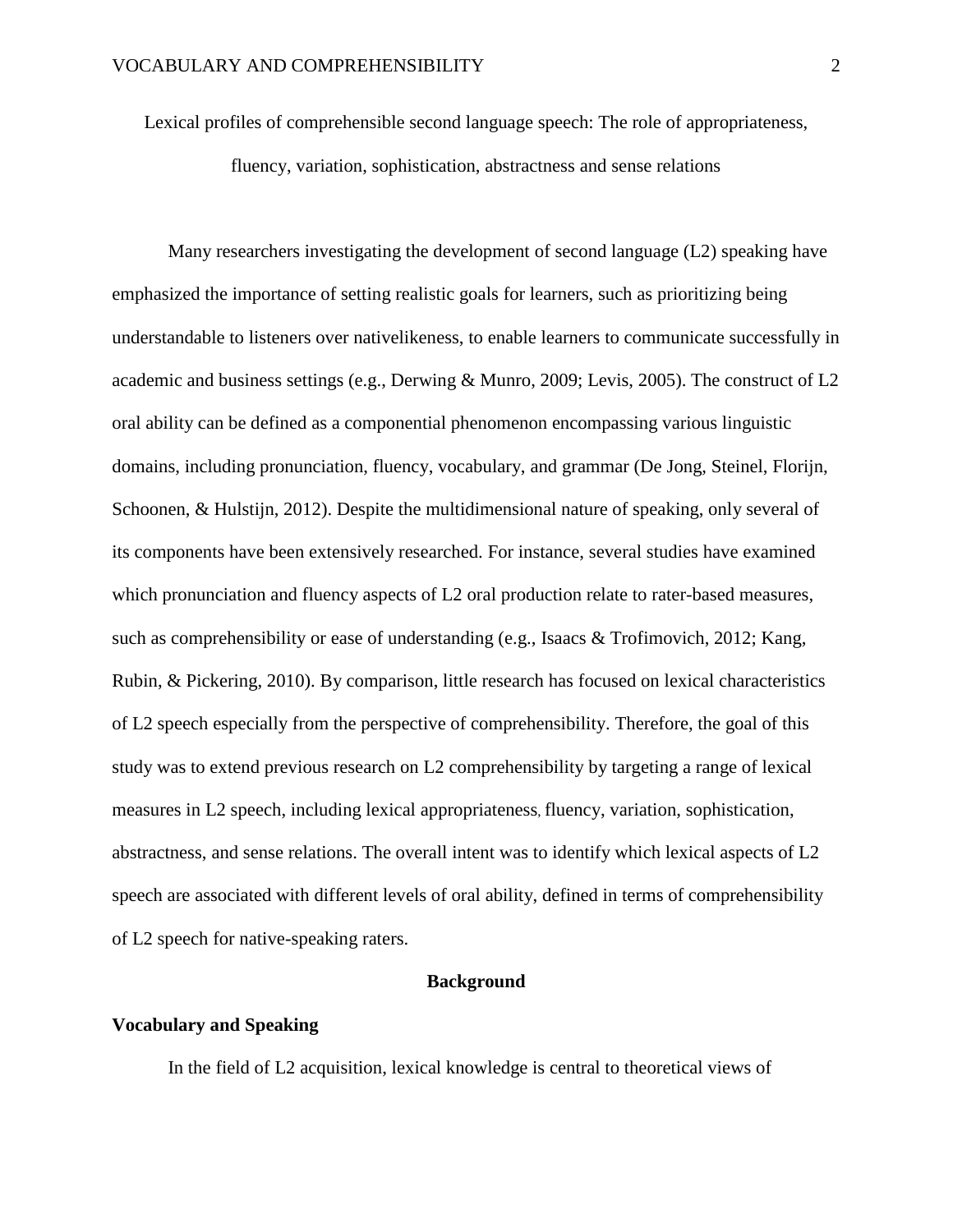speaking ability, such as psycholinguistic models of L2 production (De Bot, 1996; Kormos, 2006), and to practical issues of language learning, with patterns of vocabulary use linked to learners' speaking ability (Schmitt, 2008). However, as recently noted by Koizumi (2012), "empirical studies on vocabulary and speaking proficiency are limited in scope" (p. 1). Indeed, most vocabulary research has exclusively focused on L2 listening (instead of speaking) based on frequency-based analyses, examining the percentage of words needed for learners to achieve a certain level of comprehension of oral texts (van Zealand & Schmitt, 2013) or investigating the number of word families which constitute various genres of spoken discourse, such as daily conversations (Adolph & Schmitt, 2003) or movies (Webb & Rodgers, 2009). For example, it has been shown that the knowledge of 3,000-4,000 of the most frequent word families may enable learners to reach the threshold for successful aural comprehension (Nation & Webb, 2011).

To date, several studies have examined various lexical aspects of L2 speech, with the goal of understanding how they interact to impact native speakers' judgments of speaking ability (Crossley & McNamara, 2013; Crossley, Salsbury, & McNamara, 2014; Crossley, Salsbury, McNamara, & Jarvis, 2011; Iwashita, Brown, McNamara, & O'Hagan, 2008; Lu, 2012). In this line of work, lexical profiles of L2 speech have been analyzed via six broad domains of word knowledge: (a) appropriateness (i.e., how accurately words are chosen and used), (b) fluency (i.e., how many words are produced per unit of speaking time), (c) variation (i.e., how many different words are produced), (d) sophistication (i.e., how many infrequent and unfamiliar words are used), (e) abstractness (i.e., how many abstract words are used), and (f) sense relations (i.e., how often polysemous words with multiple senses are used). For example, Iwashita et al. (2008) focused on lexical fluency and variation characteristics of L2 learners' TOEFL iBT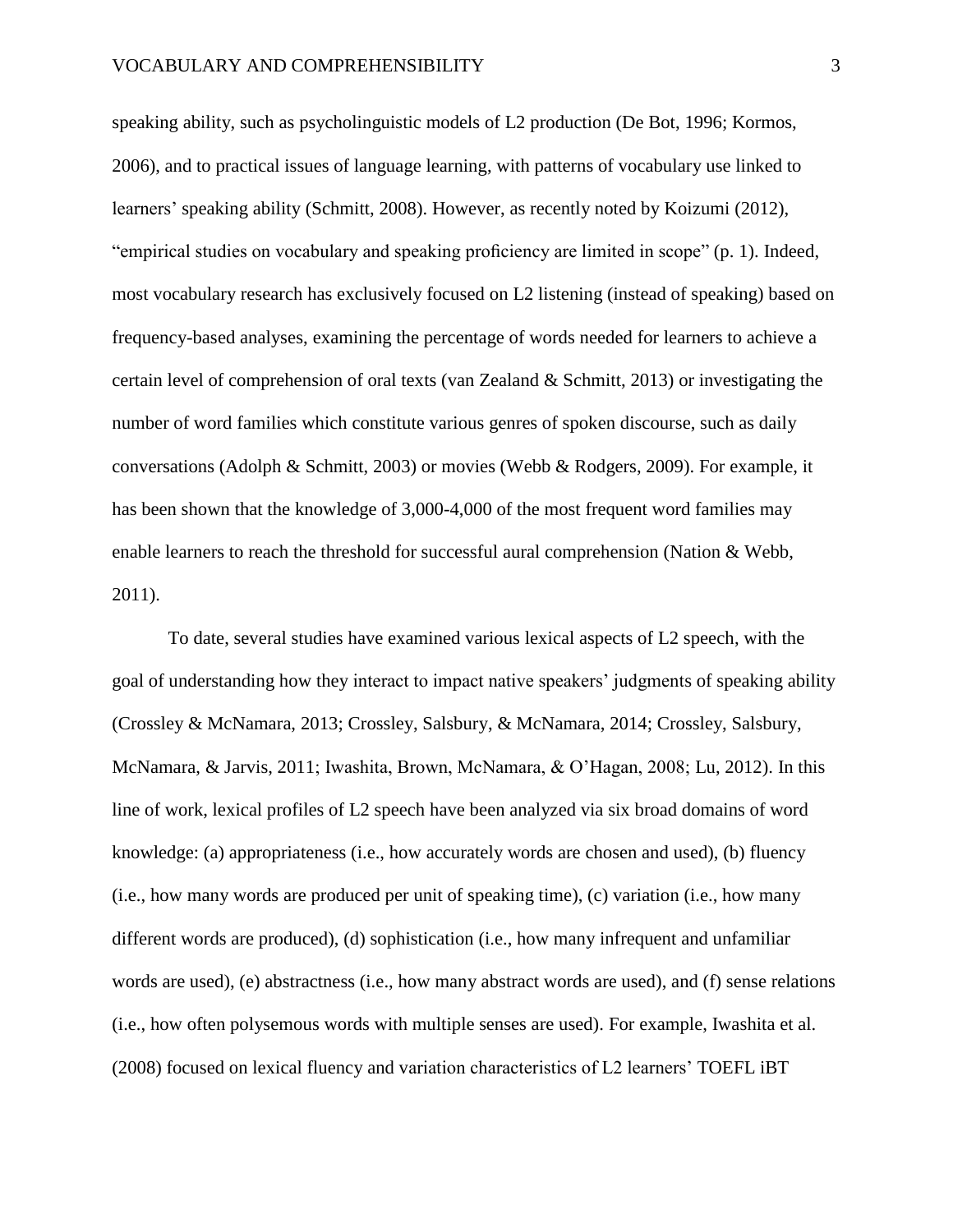speaking test performance. Both sets of variables predicted native-speaking raters' judgments of five different levels of L2 speaking proficiency (advanced to beginner). In another study, Lu (2012) computationally analyzed L2 oral narratives for 25 lexical measures. Native-speaking raters' judgment of L2 speaking proficiency (ranging from excellent to fail) was mainly predicted by lexical variation (e.g., type-token ratio) and to a lesser degree by fluency (e.g., text length, speech rate), with no link found between proficiency rating and any lexical sophistication factors (e.g., ratio of infrequent words).

It is noteworthy, however, that neither of the above two studies disentangled the effects of phonology and fluency variables (e.g., rates of segmental substitutions or frequency of pausing) from the effects of lexical variables on rater judgments of L2 speaking. For instance, even at advanced proficiency levels, where learners' speech may feature accurate use of sophisticated and diverse vocabulary, pronunciation errors and dysfluencies may negatively impact listeners' impressions of L2 ability. To sidestep this limitation, Crossley et al. (2014) had raters evaluate the overall proficiency of L2 oral production by rating transcriptions of learner speech, using holistic rubrics adapted from the American Council on the Teaching of Foreign Languages (ACTFL) proficiency guidelines for speaking and writing (ranging from high to low proficiency). The resulting transcript-based ratings were associated with five out of 10 lexical variables, which included measures of appropriateness, diversity, frequency, imageability, concreteness, and hypernymy (see also Crossley & McNamara, 2013; Crossley et al., 2011).

Though revealing, these findings need to be interpreted with caution. One reason for this is that the raters in previous studies received training on how to categorize beginner, intermediate, and advanced levels of L2 speaking proficiency following prescribed rubrics from specific tests (e.g., TOEFL iBT, ACTFL). Therefore, it is possible that at least some lexical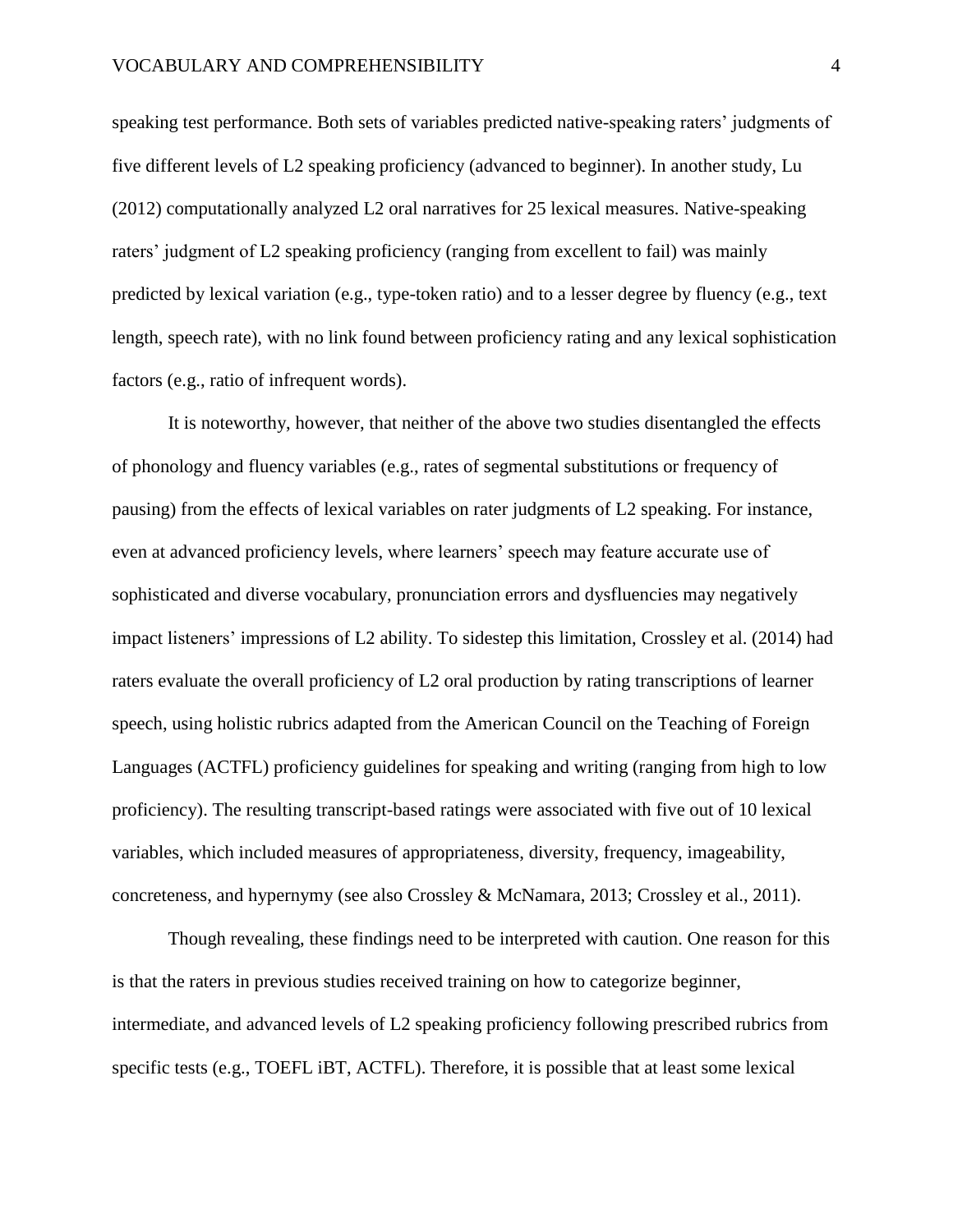variables may have factored into raters' judgments simply because these variables were part of the assessment rubrics (such as the use of appropriate and diverse vocabulary) or because they were emphasized during rater training. To extend this line of L2 vocabulary and speaking research, the current study approached the same topic from a different angle, namely, by targeting judgments of L2 oral ability which are typical of assessments made by listeners in everyday communicative settings. Put simply, the current study investigated which lexical dimensions of L2 oral performance are associated with native speakers' *intuitive* judgments of L2 speech, such as perceived comprehensibility, in the absence of explicit rater training or the use of assessment rubrics associated with a particular testing system.

## **Human Ratings of L2 Speech**

There is a long-standing tradition in L2 speech research to use human ratings as measures of various aspects of L2 oral production. For example, by using simple 7- or 9-point Likert-type scales, raters can reliably judge various linguistic domains of L2 speaking performance, including the quality of vowels and consonants (Piske, MacKay, & Flege, 2001), global aspects of L2 speech, such as comprehensibility and accent (Isaacs & Trofimovich, 2012), as well as fluency characteristics of L2 speech (Bosker, Pinget, Quené, Sanders, & de Jong, 2013; Derwing, Rossiter, Munro, & Thomson, 2004). What is common to this research is that raters generally show high inter-rater reliability (e.g., Cronbach alpha  $> 0.8-0$ ), suggesting that native speakers have an internalized notion of what constitutes "proficient" L2 speech and are able to achieve consensus in rank ordering L2 speakers' ability without receiving much training and without using detailed assessment rubrics.

However, scalar ratings of L2 speech are rare in vocabulary and grammar studies, where learners' oral production is mostly examined through lexical profiling and linguistic coding (e.g.,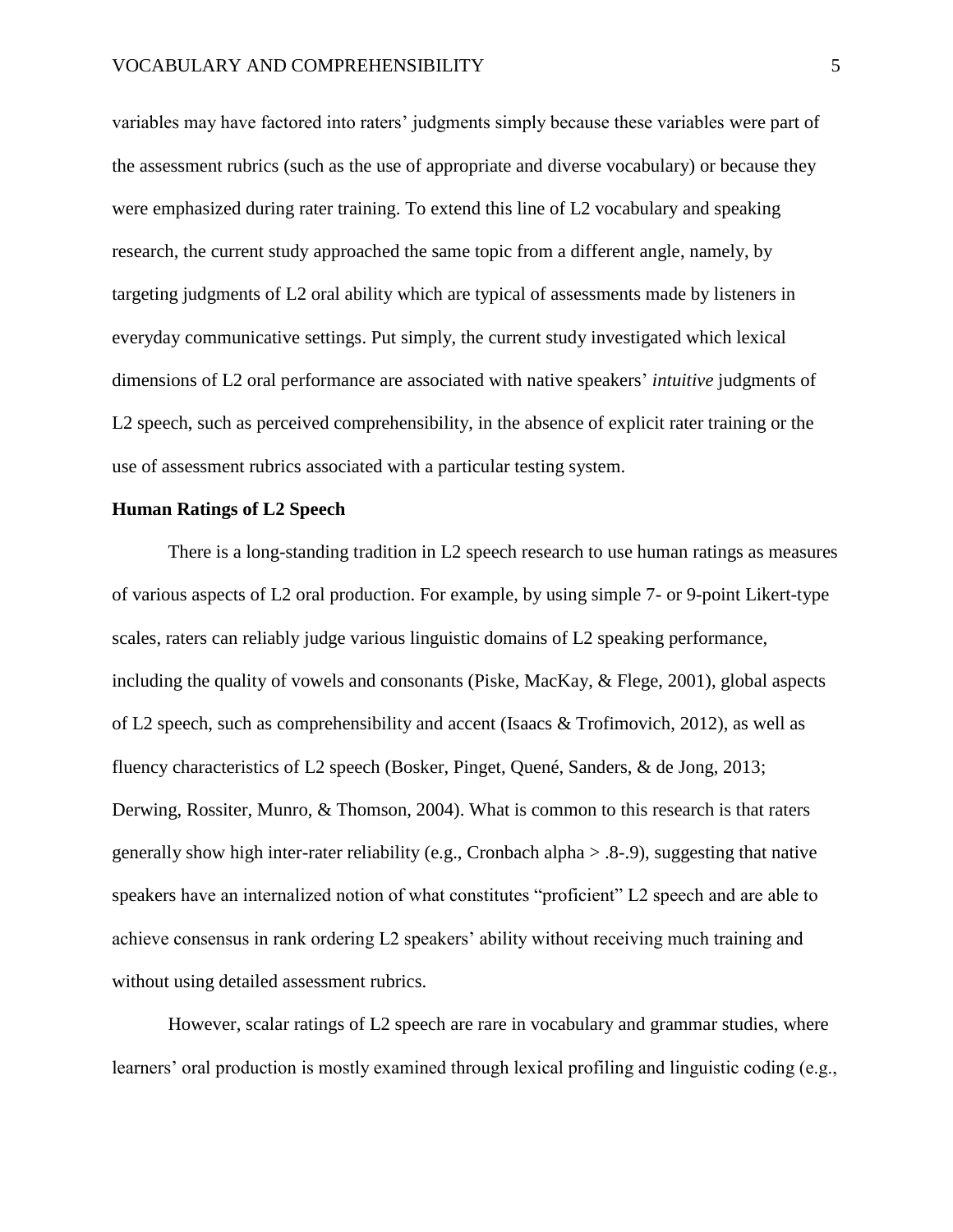Foster, Tonkyn, & Wigglesworth, 2000), using such variables as accuracy (e.g., number of errorfree clauses) and complexity (e.g., ratio of subordinate clauses). To address this gap in the literature, Isaacs and Trofimovich (2012) recently examined the extent to which listeners can use Likert-type rating scales to evaluate not only phonological (segmentals, prosody) and temporal (speech rate) dimensions of L2 speech but also its lexical (appropriateness, richness) and grammatical (accuracy, complexity) characteristics in their evaluations of picture descriptions produced by native French speakers of English (beginner to advanced levels). Raters' intuitive ratings of vocabulary and grammar were found to be internally consistent and also closely related to relevant linguistic properties of oral narratives measured through acoustic and corpus analyses, suggesting that rating scales focusing on various aspects of speech represent a reliable and easy-to-use method of evaluating L2 oral performance.

Although these findings are promising, several methodological shortcomings need to be addressed before definitive conclusions can be reached. The most important shortcoming is that the L2 oral narratives targeted by Isaacs and Trofimovich (2012) were relatively short in length (about 50 words) and may thus have been insufficient for robust lexical analyses. Although short samples are appropriate for analyses of phonology (e.g., 15-30 s of speech in Derwing & Munro, 2009), they may be inadequate for lexical analyses, where the threshold of minimum text length is established for certain domains in L2 vocabulary research (e.g.,  $+100$  words for the diversity analysis) (Koizumi & In'nami, 2012). In addition, Authors' research featured a limited set of lexical measures, involving only accuracy (ratio of lexical errors), fluency (token frequency), and variation (type frequency).

To summarize, further research is needed to examine the contribution of multiple lexical variables to rater-based L2 speaking proficiency, especially because the results of previous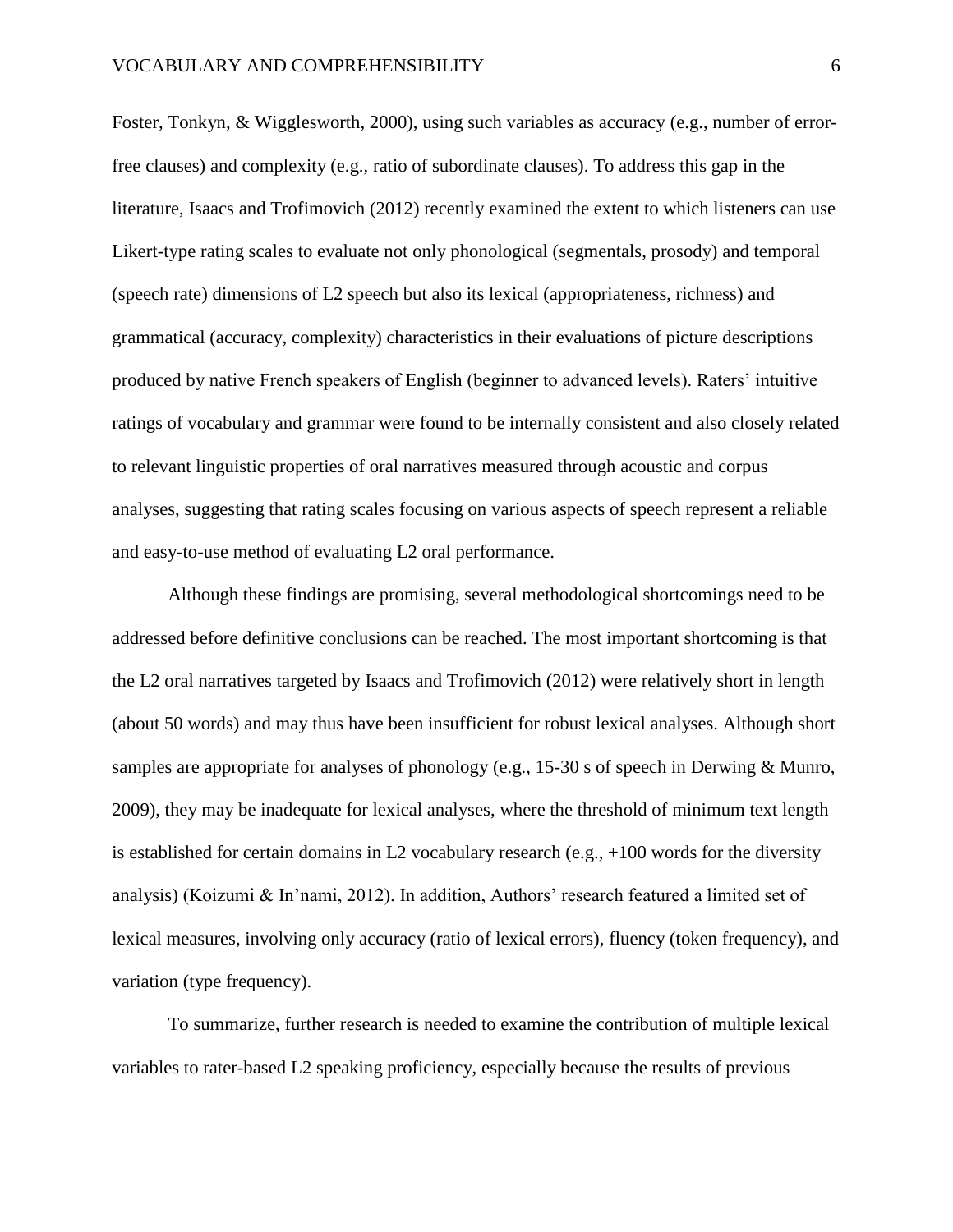research might have been influenced by raters relying on pre-existing L2 proficiency descriptors from TOEFL (Iwashita et al., 2008) and ACTFL proficiency guidelines (Crossley et al., 2011). More importantly, the vocabulary-L2 proficiency link needs to be examined using measures of L2 ability that are more reflective of the judgments made by interlocutors communicating with learners, compared to ratings assigned by trained raters. Therefore, to examine how multiple lexical characteristics of L2 speech contribute to human ratings of L2 speaking performance, the present study targeted comprehensibility as one dimension of L2 ability.

#### **The Current Study**

Comprehensibility, which refers to raters' impressionistic judgments about how easy or difficult it is for them to understand L2 speech, may be particularly useful as a measure of L2 speaking ability. A focus on comprehensibility allows researchers to move away from broad definitions of L2 speaking inherent in some assessments of oral performance, such as TOEFL or ACTFL proficiency guidelines, to focus on listeners' perceived effort in understanding a message. Comprehensibility is also consistent with views which posit that L2 skills must be defined independently from native-speaker norms (Cook, 2002; Jenkins, 2000). Indeed, it is comprehensible L2 speech, rather than nativelike or accent-free L2 oral performance, that is important for successful communication, since even a substantial degree of accent is not necessarily detrimental to listener understanding (Derwing & Munro, 2009). In addition, the construct of comprehensibility is central to interactionist views of L2 development, which propose that learners make conscious or intuitive efforts to modify or repair non-target utterances when faced with communication breakdowns, thereby making them more comprehensible to their interlocutors (Gass & Mackey, 2006; Long, 1996). Arguably, learners improve their L2 oral ability through negotiation for meaning as a way of promoting understanding in interaction. For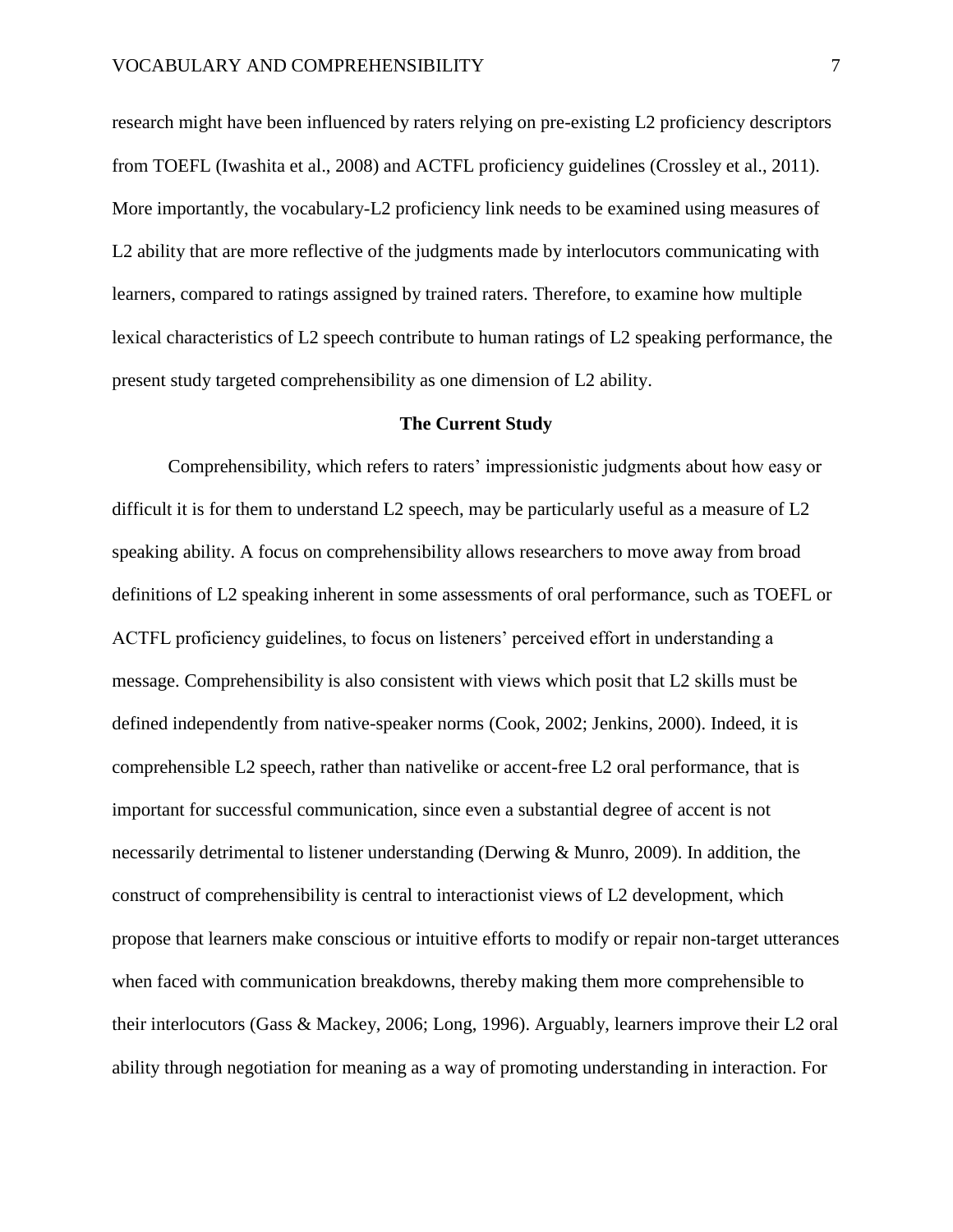instance, in Derwing and Munro's (2013) longitudinal study of L2 speaking, learners showed improvement in their oral performance after seven years of residence in an English-speaking environment when their speaking was assessed through ratings of comprehensibility rather than nativelikeness, suggesting that learners may have selectively focused on aspects of language linked to interlocutor understanding, such as adequate and varied prosody (Trofimovich & Baker, 2006) and proper lexicogrammar usage (Saito, in press).

It may also be advantageous to target comprehensibility in order to understand how multiple lexical variables contribute to rater-based L2 speaking performance. This is because previous research on comprehensibility has chiefly focused on the phonology and fluency dimensions of L2 oral production. For instance, scalar ratings of comprehensibility appear to be associated with prosody (Kang et al., 2010) and segmental errors, especially those with high functional load (Munro & Derwing, 2006), and with pausing frequency and speaking rate (Derwing et al., 2004). There is also mounting evidence that comprehensibility is related to grammatical accuracy in L2 speech (Munro & Derwing, 1999; Saito, Trofimovich, & Isaacs, 2015), such that understanding is compromised when listeners are exposed to ungrammatical utterances (Varonis & Gass, 1982). However, it is yet to be determined which lexical variables in learner speech (e.g., lexical appropriateness, fluency, variation, sophistication, abstractness, and sense relations) feed into listener perceptions of comprehensible L2 speech.

Therefore, the current study was conceptualized as a detailed investigation of lexical characteristics of comprehensible L2 speech. To address this goal, the original dataset from Isaacs and Trofimovich (2012) was revisited by targeting full-length extemporaneous oral narratives appropriate for robust lexical analyses (see below). To control for the influence of pronunciation- and fluency-related variables, the narratives were transcribed and subsequently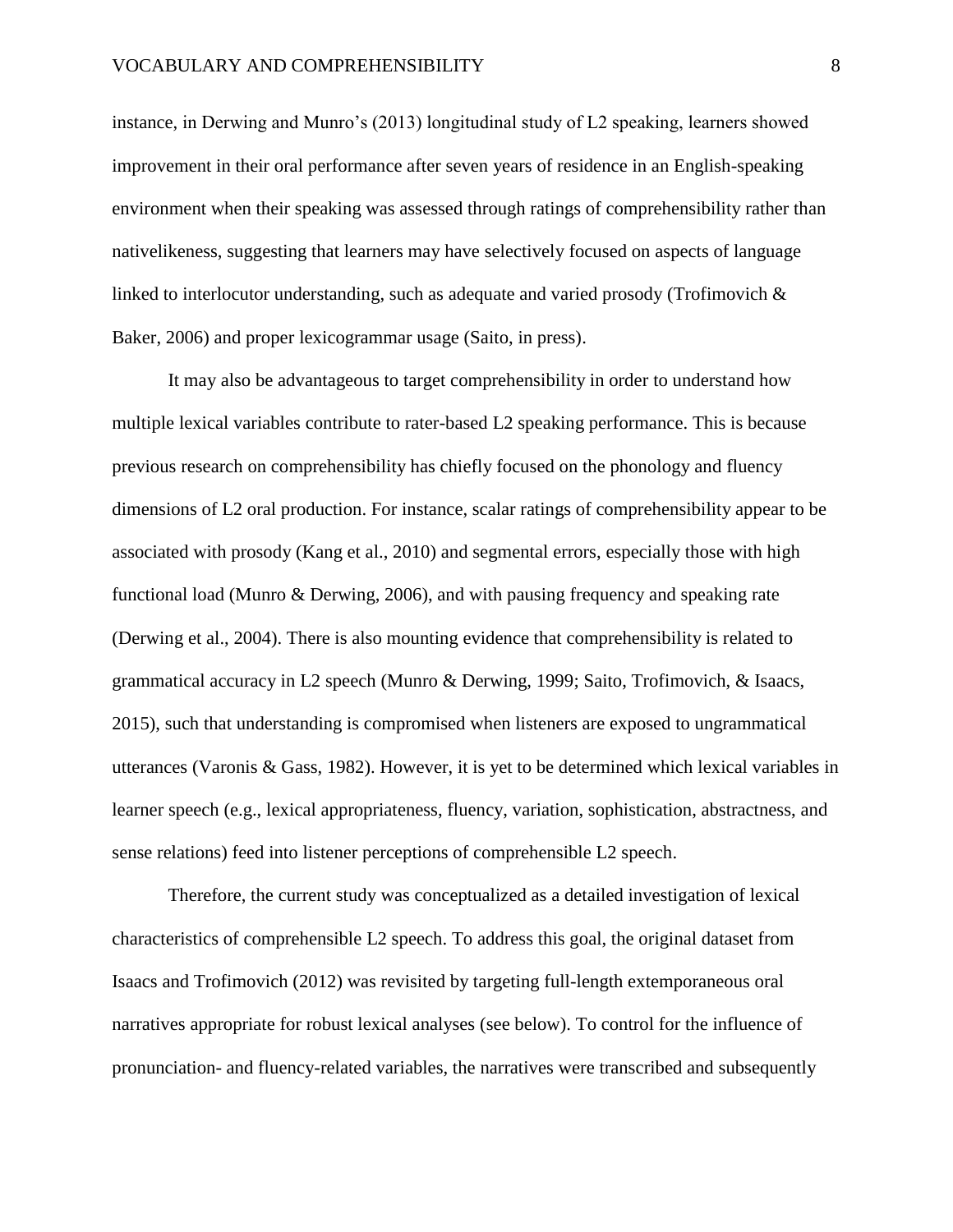used for comprehensibility ratings and lexical analyses. In line with previous L2 vocabulary research, 12 measures encompassing different domains of lexical usage were examined, including appropriateness (lemma, morphology), fluency (text length, filler ratio), variation (type-token ratio), sophistication (frequency, familiarity), abstractness (hypernymy, concreteness, imageability, meaningfulness), and sense relations (polysemy). The analyses, whose aim was to clarify which lexical aspects of L2 speech are associated with different levels of comprehensibility, were guided by the following two research questions:

- 1. Which lexical aspects of L2 speech are associated with raters' intuitive judgments of comprehensibility?
- 2. How do lexical correlates of comprehensibility differ as a function of speakers' comprehensibility level?

#### **Method**

### **L2 Speakers**

The speakers were 40 native French speakers of L2 English (27 females, 13 males) from Quebec, Canada (*M* = 35.6 years, *range* = 28-61). All speakers started learning English in elementary school, except two early French-English bilinguals. At the time of the study, the speakers estimated using English to varying degrees (0-70% of the time daily) and reported a full range of self-rated English ability (1-9) in speaking, listening, reading, and writing, using a 9 point scale (1 = *extremely poor*, 9 = *extremely proficient*). To ensure that the speakers represented various levels of L2 speaking ability, their oral performance was screened via a paragraph reading task (440 words) using several measures, which included perceived nativelikeness (foreign accent), segmental accuracy (mispronunciation of /ð/, as in *brother*, a difficult consonant for French speakers), and fluency (articulation rate). In terms of accent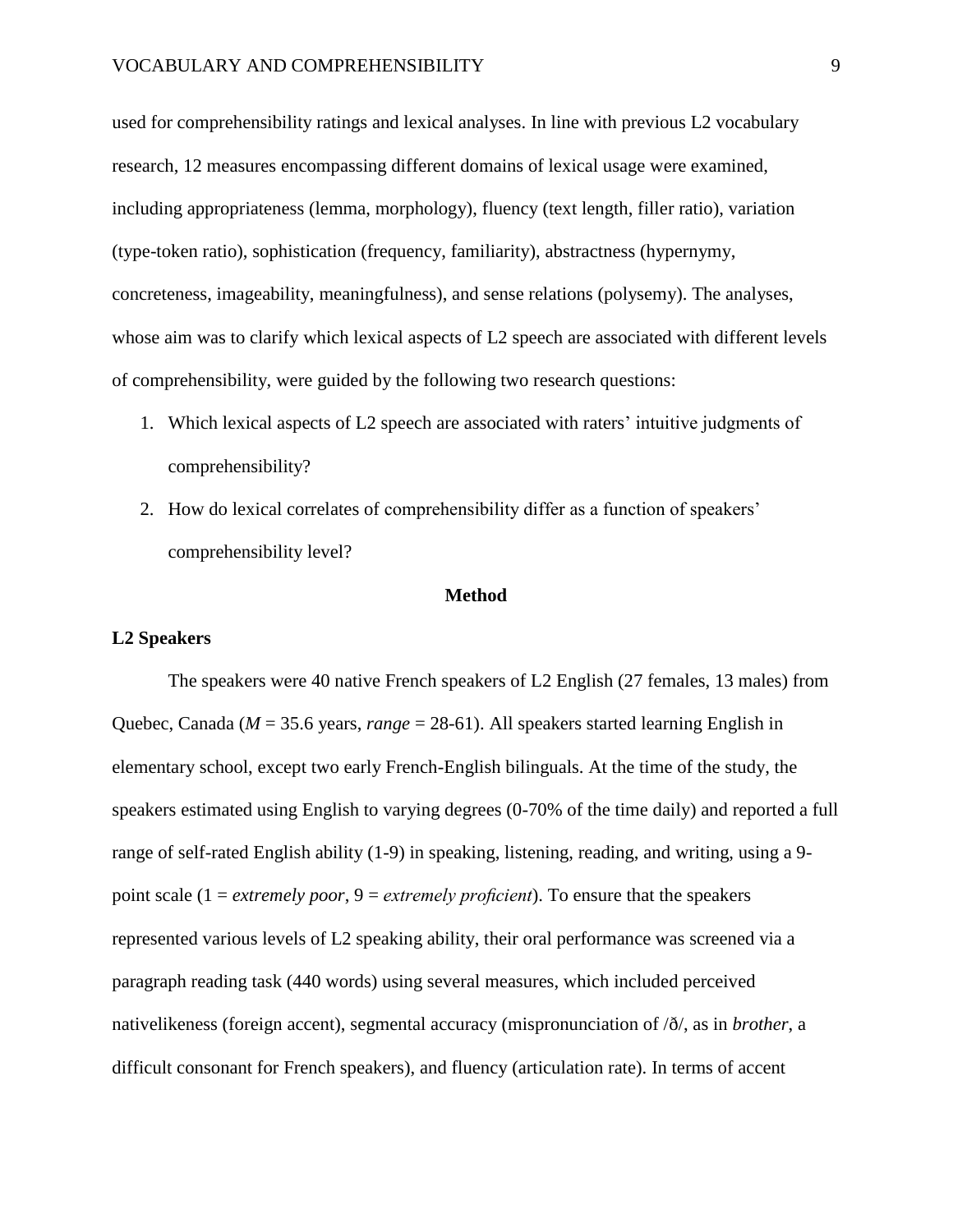ratings, the speakers' reading aloud was evaluated by 10 native-speaking judges using a 9-point scale (1 = *heavily accented*, 9 = *not accented at all*), with pooled scores across raters ranging between 1.8 and 9.0. With respect to /ð/ production, the speakers' accuracy varied between the low of 7% and the high of 99% correct. Finally, in terms of articulation rate (total number of syllables, including repetitions and hesitations, divided by total sample duration), the speakers' output ranged between 0.4 and 3.4 syllables per second. Thus, the speakers represented a range of L2 speaking ability, from beginning to advanced.

### **Oral Narratives**

Following earlier L2 speech research (e.g., Derwing & Munro, 2009), extemporaneous speech was elicited via a picture description task. The speakers described an eight-image picture sequence about two strangers bumping into each other on a busy street corner and inadvertently switching their suitcases, which were identical in appearance (Derwing et al., 2004). Whereas the previous study by Isaacs and Trofimovich (2012) focused only on the first 30 s of the recorded picture narratives to investigate the relationship between L2 comprehensibility and phonology/fluency variables, the present study targeted full-length recordings to analyze the same speech samples for a number of lexical characteristics. The narratives in the current investigation varied widely in duration,  $(M = 2 \text{ min } 26 \text{ s}, \text{range} = 55 \text{ s} - 5 \text{ min } 51 \text{ s})$ . All but two samples exceeded the suggested threshold (i.e., 100 words) in terms of word length for the diversity analysis (Koizumi & In'nami, 2012).

These two shorter recordings, which were 75 and 81 words long, came from the speakers who appeared to have difficulty producing more than 100 words due to their limited linguistic abilities; however, the two samples were of sufficient length (1 min 15 s, 3 min 10 s). As such, these two samples represented the lower range of L2 oral ability, especially in the context of the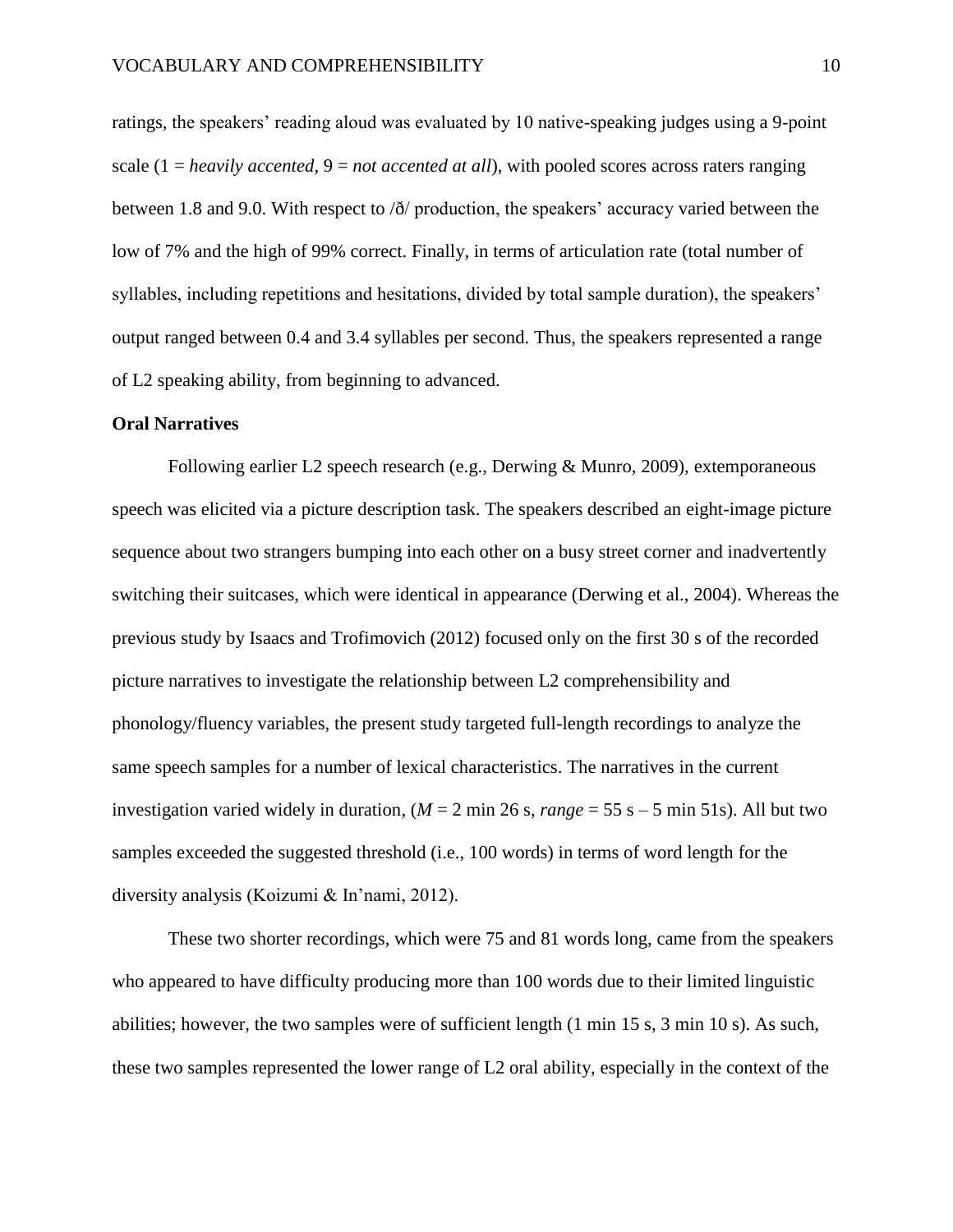picture task used here, whereby those with limited linguistic knowledge had difficulty producing more than 100 words, while making a number of filled and unfilled pauses. Because the goal of this study was to analyze L2 oral narratives spanning a wide range of L2 speaking ability, these samples were included in the final dataset. Although the inclusion of these two shorter samples may have contradicted Koizumi and In'nami's suggestion of using a minimum of 100 words per narrative, the extensive range of obtained narratives (75-485 words, corresponding to 55 s - 5 min 51 s of speaking time) allowed us to examine how various other lexical variables, such as appropriateness, fluency, abstractness, and semantic relations, interact to affect raters' intuitive judgments of comprehensibility. The mean narrative length in the final dataset was 209.2 words  $(SD = 90)$ .

### **Comprehensibility Analysis**

The 40 oral narratives were rated for comprehensibility by 10 native speakers of English. The raters were all born and raised in English-speaking homes in Canada, with at least one parent being a native English speaker. The raters estimated using English over 90% of the time daily and as residents of Montreal (a bilingual French-English city) all reported high familiarity with French-accented English speech. Keeping rater familiarity with L2 speech constant (i.e., at high levels) was important because this factor can impact rater behavior (e.g., Winke, Gass, & Myford,  $2013$ ).<sup>1</sup> The raters participated in individual rating sessions to evaluate L2 oral narratives for comprehensibility.

When L2 comprehensibility studies rely on native speakers to listen to and judge L2 speech samples for comprehensibility (e.g., Derwing & Munro, 2009), they often examine how various domains of language (e.g., pronunciation or fluency) relate to listener assessment (Isaacs & Trofimovich, 2012). Because the primary goal of this study was to examine how lexical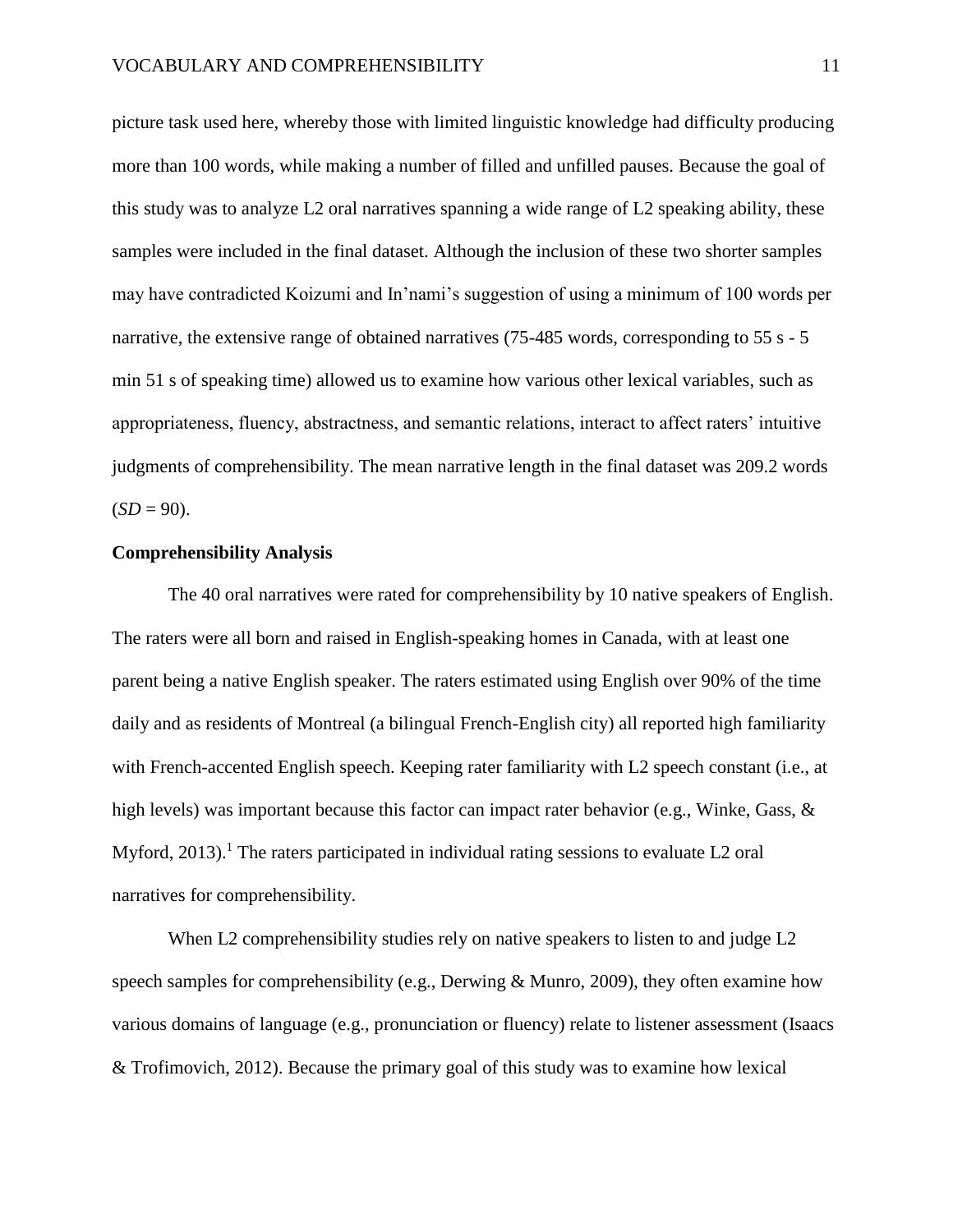(rather than pronunciation or fluency) factors influence native speakers' comprehensibility judgement, our raters read transcribed L2 speech, as opposed to listening to it. This methodological decision was made following previous SLA research standards which allow researchers to investigate lexical correlates of L2 speech ratings, with pronunciation removed as a possible confound (Crossley et al., 2011, 2014; Patkowski, 1980).

The recordings were transcribed and the resulting transcripts were edited to remove spelling clues signaling pronunciation-specific errors (e.g., *hit*, although pronounced as *heat*, was still spelled as *hit*) and punctuation to avoid transcriber influence (Ochs, 1979). The raters received a brief explanation of comprehensibility, namely, that it refers to perceived effort in understanding what a language user is trying to convey (for training scripts and onscreen labels, see Appendix). Subsequently, they were trained on the MATLAB interface used to administer the task and collect the ratings. Each written transcript was presented on a computer screen one at a time in a unique randomized order. The raters used a free-moving slider, shown below the transcript, to assess the comprehensibility of each narrative. If the slider was placed at the leftmost end of the continuum, labeled with a frowning face (indicating the negative endpoint), the rating was recorded as 0. If the slider was placed at the rightmost end of the continuum, labeled with a smiley face (indicating the positive endpoint), the rating was recorded as 1000. The raters were told that the narratives came from French speakers of L2 English representing a range of speaking ability and were encouraged to use the entire scale as much as possible. To ensure that the raters carefully read each transcript, they were allowed to record their rating only after spending at least 5 s on each transcript. Before proceeding to rate the 40 transcripts, the raters performed a practice session consisting of three example transcripts drawn from the same population of L2 speakers.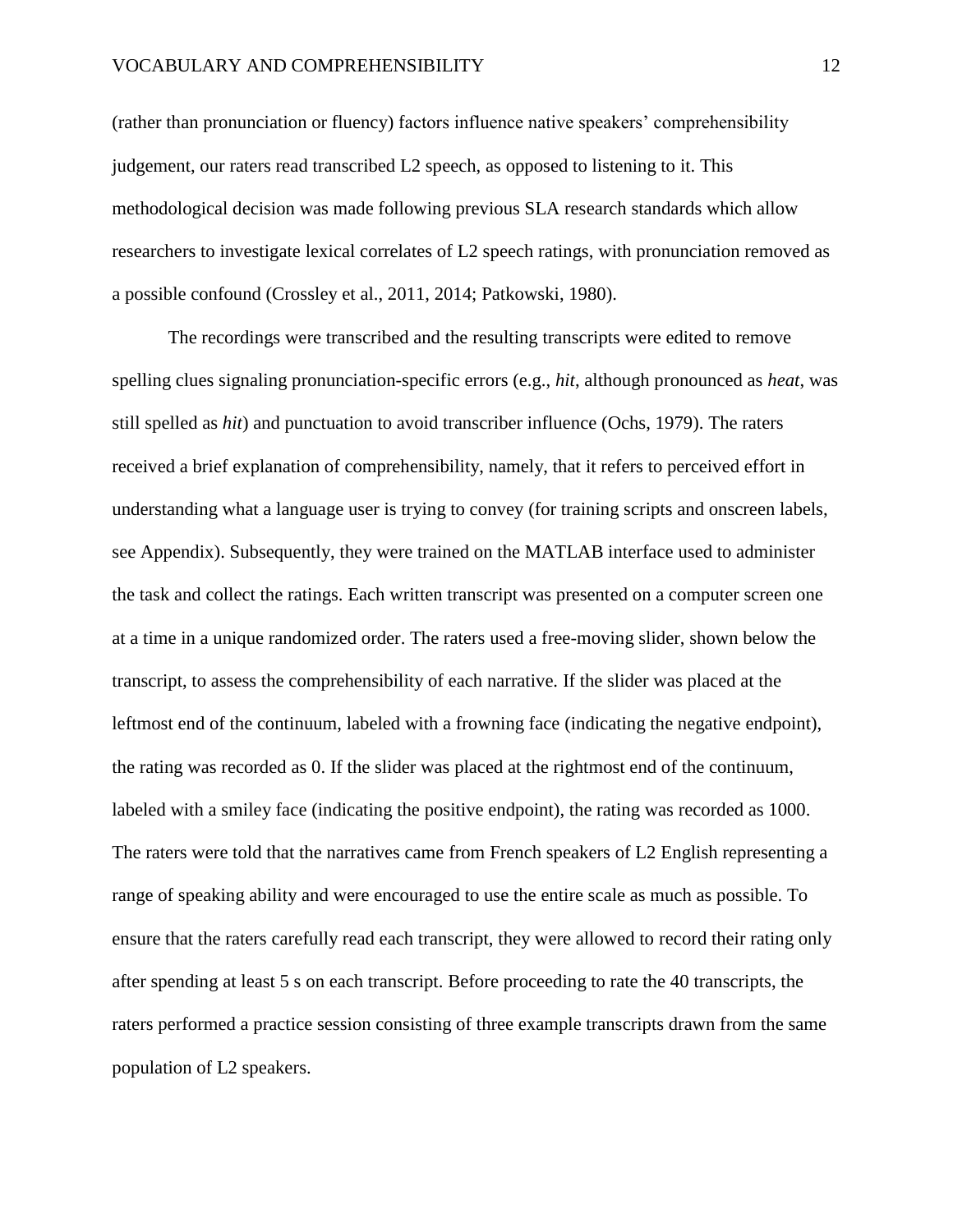## **Lexical Analyses**

The 40 oral narratives were analyzed for 12 lexical variables: appropriateness (lemma, morphology), fluency (text length, filler ratio), variation, sophistication (frequency, familiarity), abstractness (hypernymy, concreteness, imageability, meaningfulness), and sense relations (polysemy). Whereas trained coders used the original transcripts to conduct appropriateness and fluency analyses, measurements of variation, sophistication, abstractness, and sense relations were carried out through the *Coh-Metrix* software (McNamara, Graesser, McCarthy, & Cai, 2014) using modified transcripts, with French substitutions and fillers removed.

**Appropriateness**. Building on previous literature (e.g., Yuan & Ellis, 2003), two measures of lexical appropriateness were used. The first measure was lemma appropriateness, defined as the number of contextually and conceptually inappropriate words (including French substitutions) over the total number of words. Thus, all inappropriately-used words (e.g., *walkside* [for sidewalk]) and French substitutions (e.g., *malette* [for suitcase], *ah mon Dieu les temps en plus*) <sup>2</sup> were counted as lemma errors. The second measure was morphological appropriateness, computed as the number of morphological errors over the total number of words. These errors were related to verbs (i.e., tense, aspect, modality, and subject-verb agreement), nouns (i.e., plural usage related to count and non-count nouns), derivations (i.e., wrong derivational forms such as "confused" instead of "confuse"), articles (i.e., article usage in terms of define, indefinite, and non-articles), and possessive determiners ("her suitcase" instead of "his suitcase"). All 40 transcripts were first coded by a trained coder; then another trained coder re-coded 10 randomly-chosen transcripts (25%). The resulting intra-class correlations showed high consistency for both lemma ( $r = .97$ ) and morphological ( $r = .88$ ) appropriateness.

**Fluency**. Because lexical fluency refers both to how many words are produced and how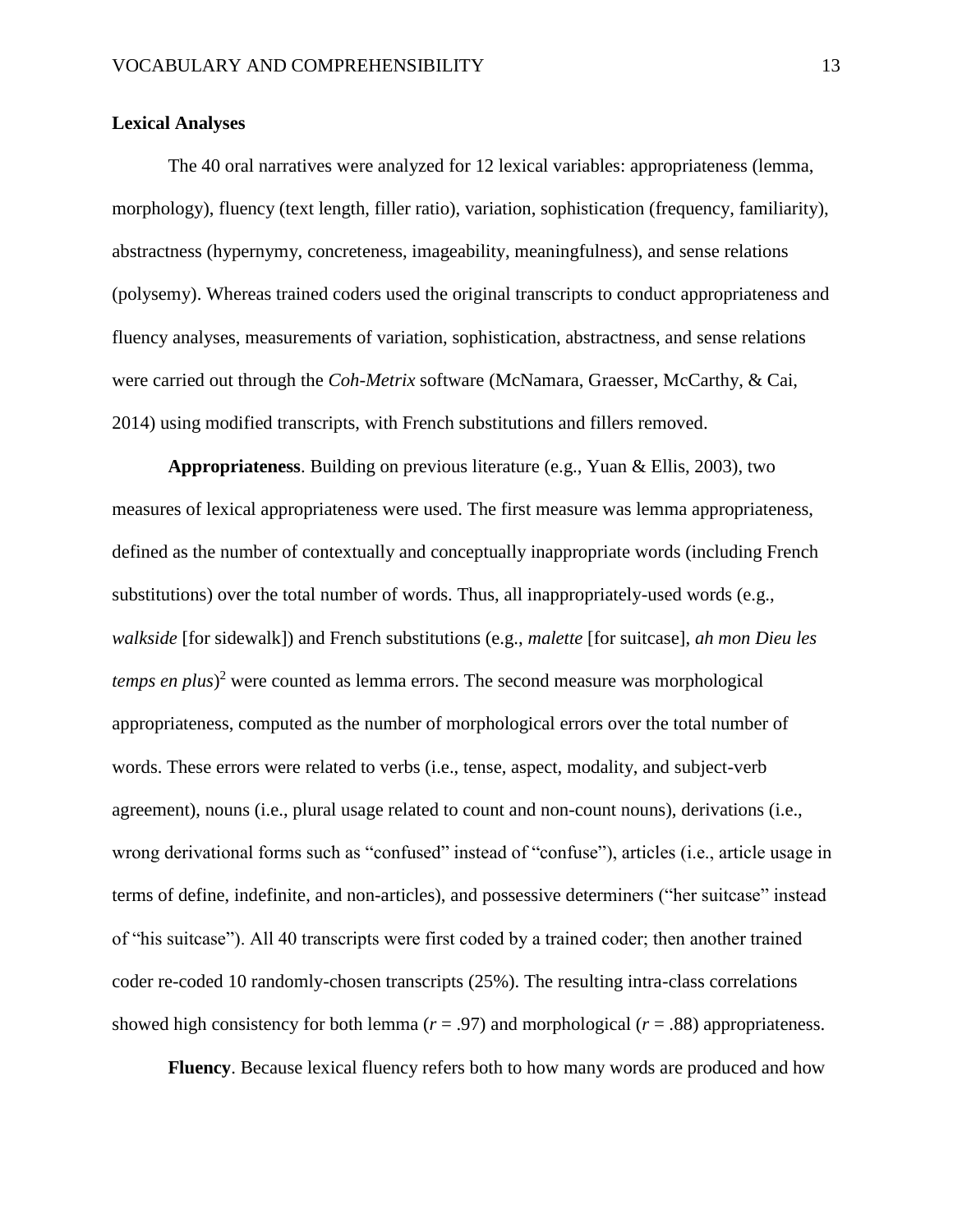effortlessly they are articulated (i.e., without undue pauses and hesitations), two fluency measures were computed. The first measure was text length, defined as the total number of words in each narrative (Iwashita et al., 2008; Lu, 2012). The second measure was filler ratio, defined as the total number of fillers (e.g., uh, ah, oh) over the total text length (Lennon, 1990).

**Variation.** Lexical variation captures the diversity of words in a text. Although lexical variation is typically defined as the number of different words produced by a speaker or writer (e.g., type-token ratio), such measures are highly dependent on text length (with longer texts associated with lower values). Therefore, more accurate measures of lexical diversity, such as the Measure of Textual Lexical Diversity (MTLD), involve indexes which are mathematically transformed to account for text length (McCarthy & Jarvis, 2010). In this study, lexical diversity was defined as MTLD and was derived via *Coh-Metrix*. Koizumi and In'nami (2012) considered MTLD an appropriate measure of lexical variation, especially for oral texts of 100-200 words.

**Sophistication**. Lexical sophistication refers to the number of unusual or advanced words used by a speaker or writer (Read, 2000). In L2 vocabulary research, lexical sophistication is measured *objectively* through corpus-based lexical profiling (i.e., word frequency) (Laufer & Nation, 1995) and also *subjectively* via native speakers' estimates of how commonly a given word is experienced (i.e., familiarity) (Stadthagen-Gonzalez & Davis, 2006). In line with prior research, both frequency and familiarity indexes of lexical sophistication were computed to determine the extent to which less common and more advanced words were used in oral narratives.

The first measure was word frequency, defined as the average frequency of all words in each narrative and derived via *Coh-Metrix* from the CELEX corpus of English (Baayen, Piepenbrock, & Gulikers, 1995). Word frequency may help differentiate output produced by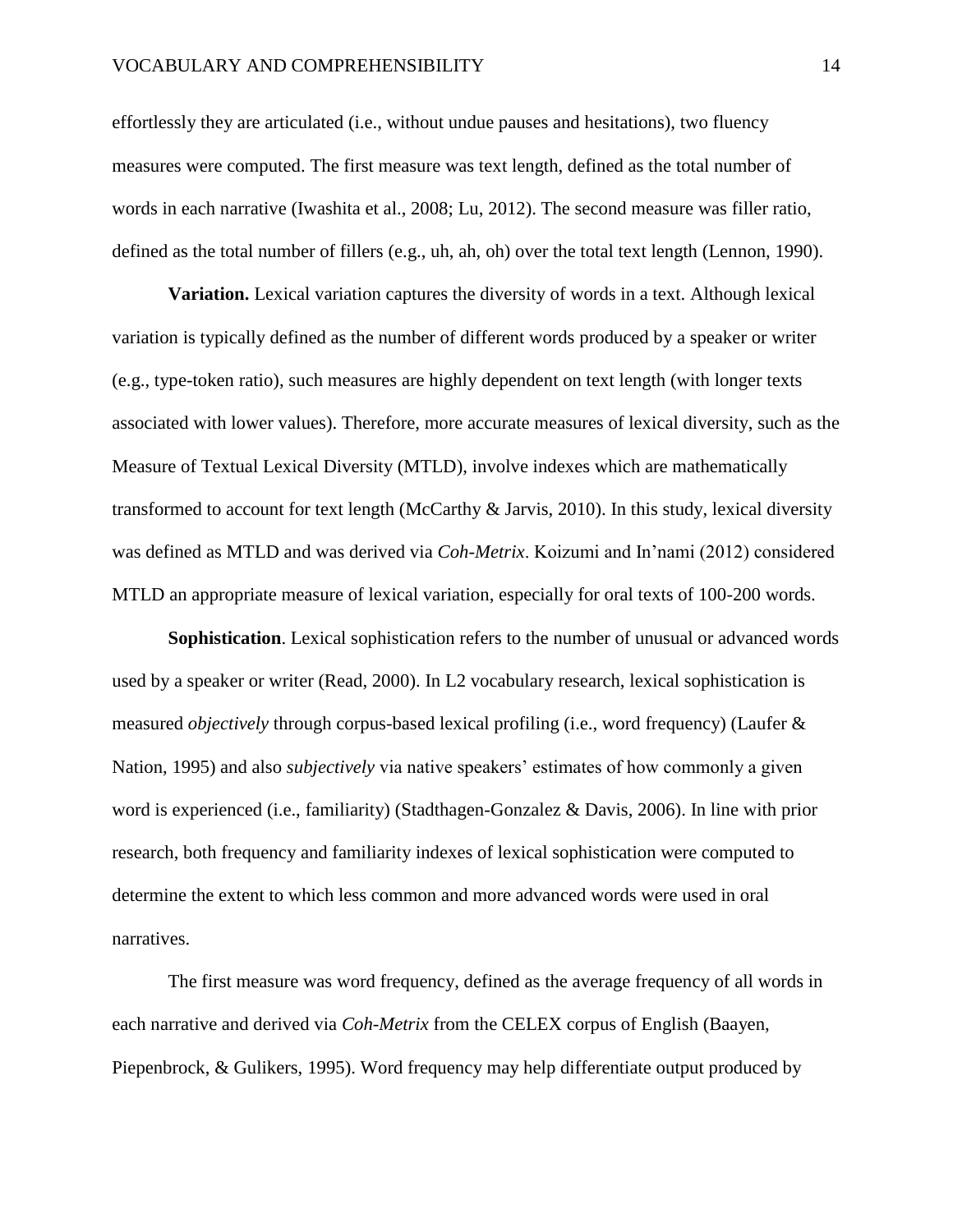learners of varying ability levels (Crossley et al., 2011, 2014; Laufer & Nation, 1995). The second measure of lexical sophistication was word familiarity, which refers to how commonly a word is experienced. Native speakers tend to report more familiarity with words like *window*, *city*, and *room* than *floor*, *direction*, and *tie.* Familiarity scores, derived for content words via *Coh-Metrix* from the MRC psycholinguistics database (Wilson, 1988), consisted of native speakers' subjective judgments using 7-point scales (1 = w*ord never seen*, 7 = *word seen every day*). Word familiarity may capture the extent to which learners encounter words through L2 experience (Schmitt & Meara, 1997) and may explain changes in word use as learners' L2 proficiency increases (Salsbury et al., 2011).

**Abstractness**. L2 lexical use can be conceptualized from a developmental perspective which captures the extent to which abstract words are used (Crossley et al., 2011). L2 users may demonstrate enhanced lexical knowledge through their use of vocabulary that differs along the dimensions of hypernymy, concreteness, imageability, and meaningfulness, which represented the four measures of lexical abstractness computed for each oral narrative via *Coh-Metrix*.

The category of hypernymy refers to hierarchical connections between general and specific lexical items that facilitate efficient processing and generalization of word knowledge. For example, words like *building* and *color* are considered to be more general and less specific than words like *library/hotel* and *green/red*. L2 learners tend to produce less specific words as their L2 experience increases (Crossley et al., 2009), which contributes to raters' judgment of overall lexical proficiency (Crossley et al., 2011). More proficient L2 learners likely rely on strategies by using more general/holistic terms to compensate for specific words which they may not know or have difficulty accessing (e.g., water vs. pond) (Færch & Kasper, 1984).

The category of concreteness is concerned with how abstract a word meaning is. Words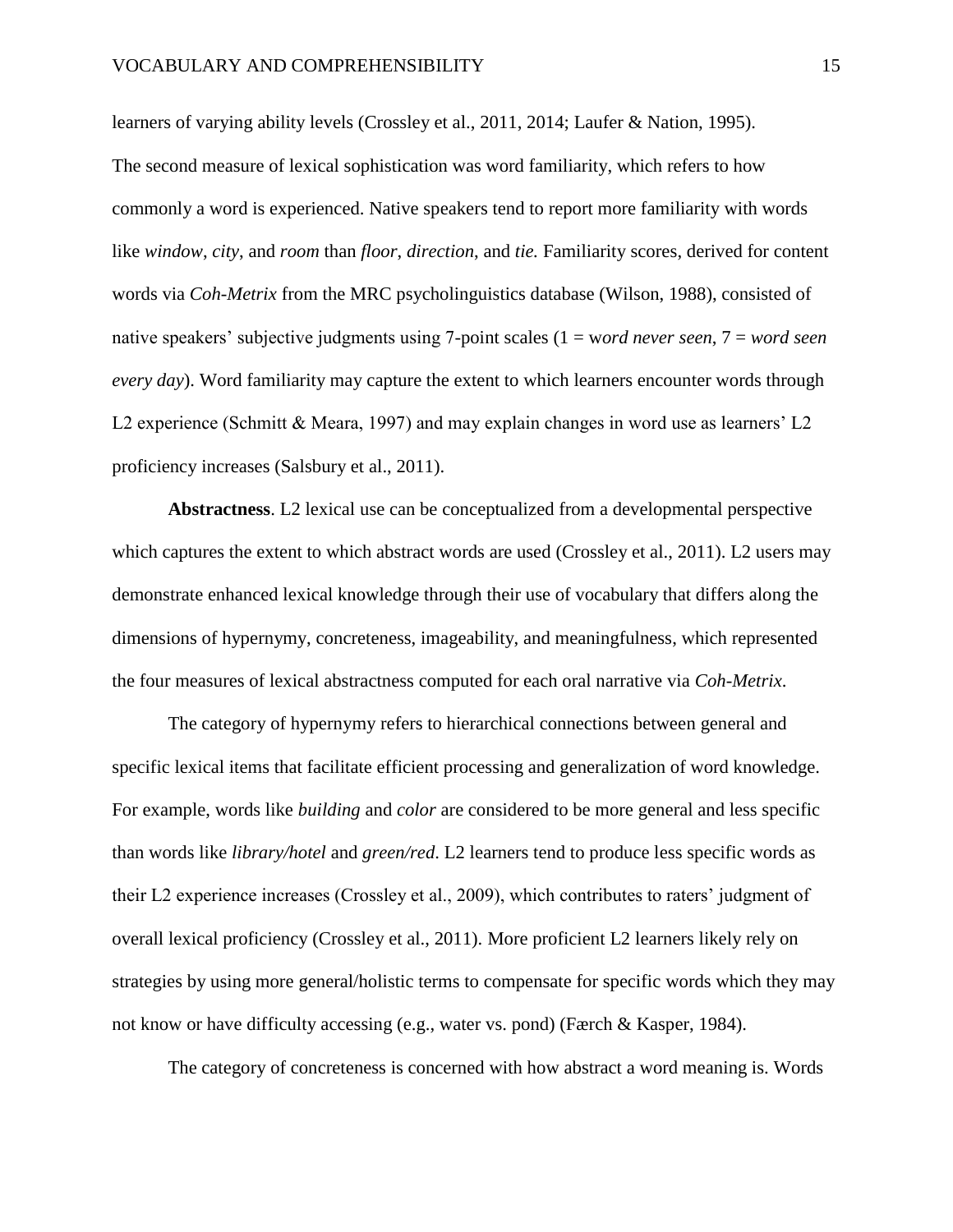referring to an object, material, or person (e.g., *car, glass*, *people*) have greater concreteness scores than words referring to more semantically abstract constructs (e.g., *week*, *life*, *problem*). L2 learners tend to learn concrete words at earlier stages, and with greater ease, compared to more abstract words (Crossley et al., 2009; Ellis & Beaton, 1993).

The category of imageability refers to how easy it is to construct a mental image of a word. For example, native speakers create visual images more easily for certain words (e.g., *woman*, *green*, *telephone*), compared to others (e.g., *appointment*, *name*, *problem*). L2 learners appear to learn more imageable words more easily, compared to less imageable words, because they can visually experience and analyze these words (Ellis & Beaton, 1993). L2 learners also start using less imageable words as their proficiency increases, with utterances becoming less context dependent (Salsbury et al., 2011). The final category of meaningfulness refers to the extent of interconnections between a given lexical item and other words. While more meaningful words (e.g., *color*, *town*, *trip*) evoke many other related words, less meaningful words (e.g., *west*, *yellow*, *office*) result in limited links. As learners' proficiency improves, they tend to increase the number of known word associations (Zareva, 2007) and start using less meaningful words with fewer word associations (Salsbury et al., 2011).

**Sense relations**. This measure, computed for each oral narrative via *Coh-Metrix*, refers to the number of related senses words have. For example, *case* has several senses such as an instance of something (e.g., a case in point), the actual state of things (e.g., that's the case), situation (mine is a sad case), a small container (e.g., a jewel case), and a pair or couple (e.g., a case of pistols). On the other hand, *sidewalk* has few senses, limited to the meaning of a paved area at the side of a street in North American English. As their L2 proficiency increases, learners tend to acquire more polysemous words with the potential for multiple sense relations and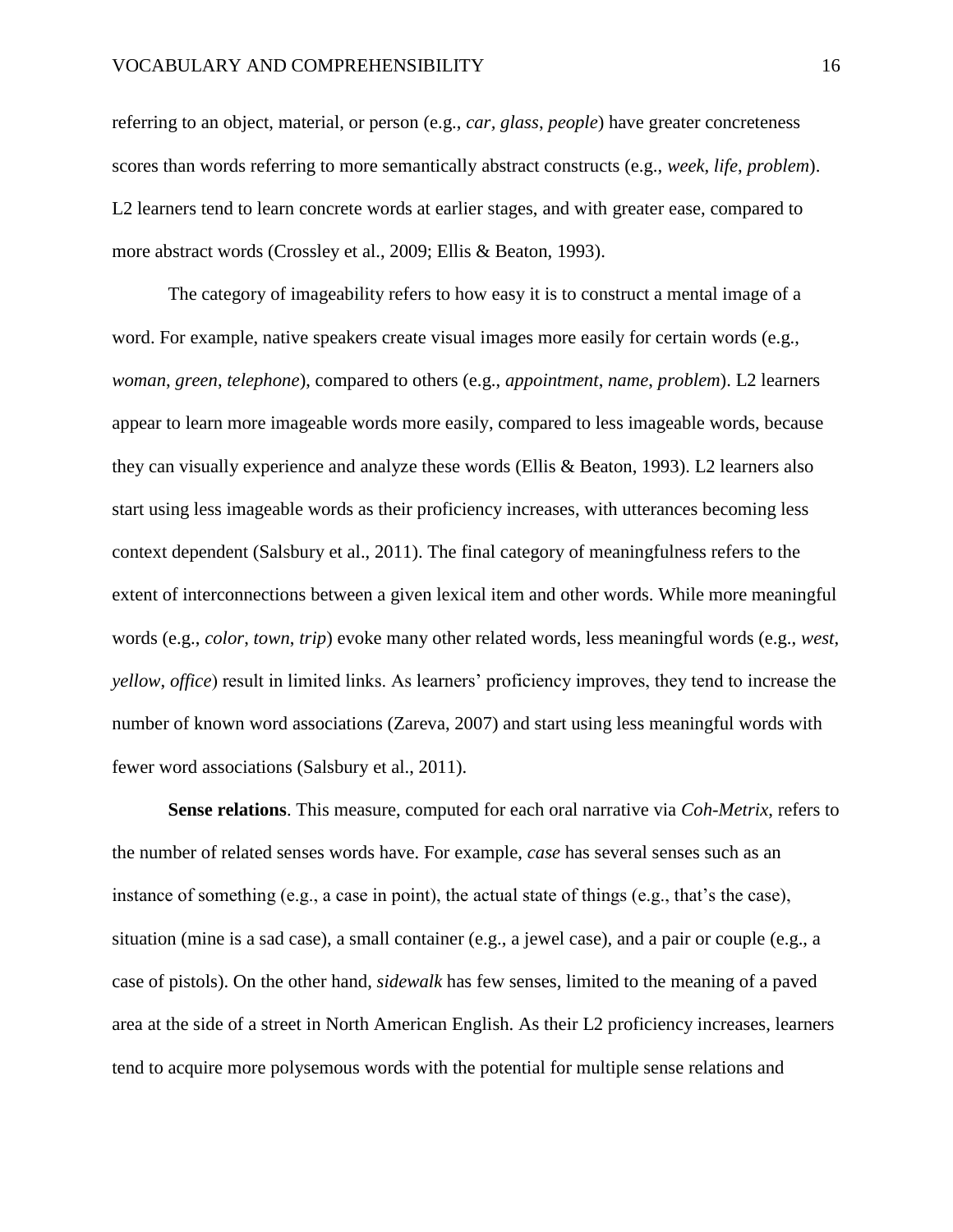ambiguity (Schmitt, 1998). Initially, learners likely focus on the core sense of a polysemous word and then gradually shift their attention towards the peripheral senses (Verspoor & Lowie, 2003). Learners ultimately come to solidify their lexical knowledge of polysemous words by using different sense relations more frequently, appropriately, and fluently (Crossley et al., 2010).

#### **Results**

### **Comprehensibility**

As in previous speech research (Derwing & Munro, 2009), the raters showed high interrater consistency in their comprehensibility judgments (Cronbach's alpha = .95), suggesting that native-speaking raters shared a notion of what constitutes comprehensible L2 output, even though they only read transcripts and received little instruction on how to assess comprehensibility. The 10 raters' comprehensibility scores, which were deemed sufficiently consistent, were then averaged to derive a single mean score per speaker. The 40 speakers' comprehensibility scores ranged between 80 and 970 on a 1000-point scale ( $M = 604$ ,  $SD = 202$ ) and were normally distributed according to a one-sample Kolmogorov-Smirnov test  $(p > .05)$ .

### **Lexical Variables**

Pearson correlational analyses were carried out first to determine which of the 12 lexical variables were correlated with comprehensibility scores (Bonferroni corrected *ɑ* = .004). As shown in Table 1, eight of the 12 lexical measures spanning all six targeted categories (appropriateness, fluency, variability, sophistication, abstractness, and sense relations) were significantly associated with comprehensibility. Their statistical power was relatively strong for the significant lexical correlates of L2 comprehensibility (.8-1).

### TABLE 1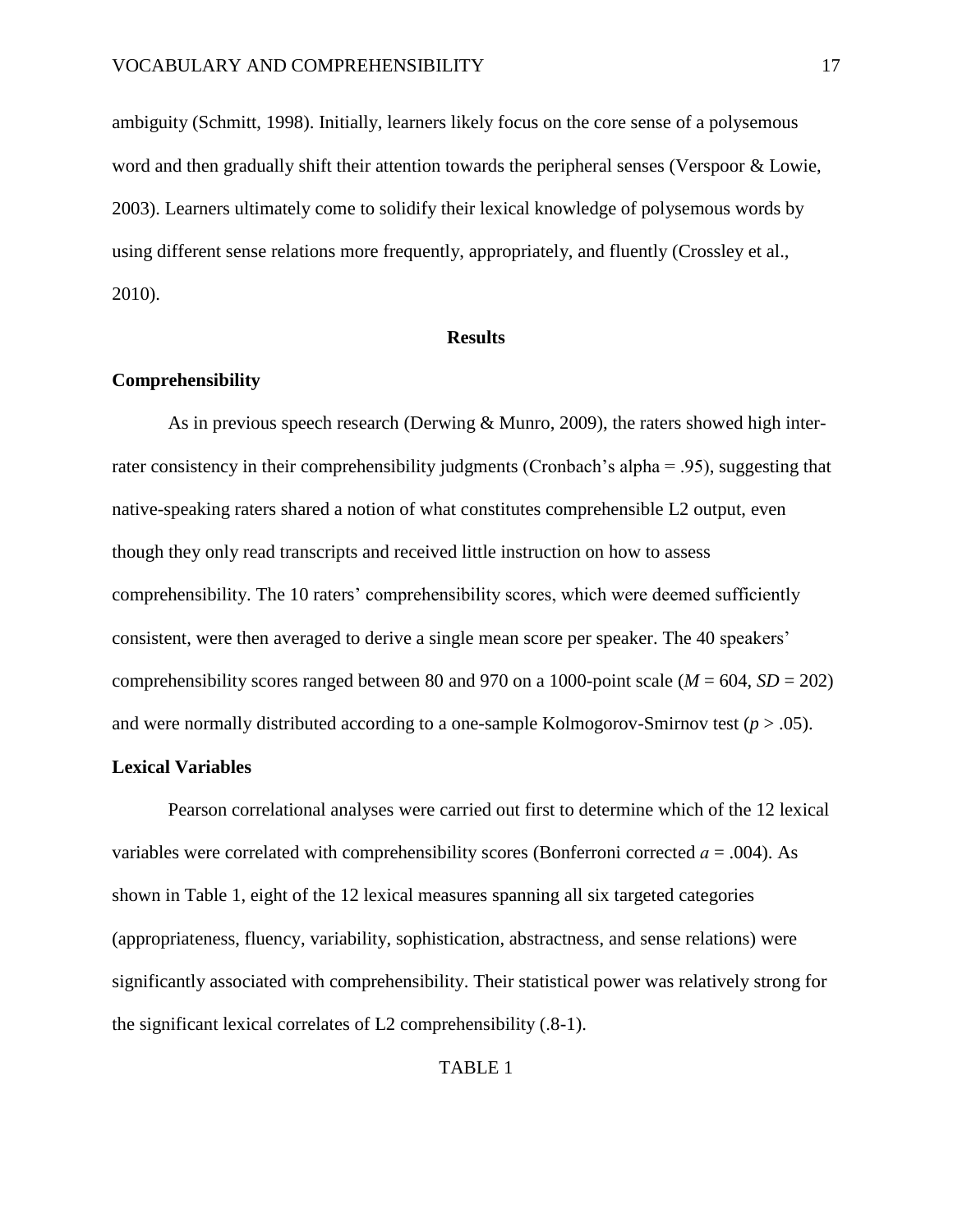A stepwise multiple regression analysis was conducted next, to determine the extent to which the eight significant associations (lemma and morphology errors, filler ratio, MTLD, familiarity, imageability, meaningfulness, polysemy) predicted L2 comprehensibility scores. Comprehensibility scores served as the dependent variable, with the eight lexical variables used as predictors (see Table 2). The regression model, which included three variables, accounted for 90.1% of the variance in comprehensibility,  $F(3, 36) = 52.01$ ,  $p < .001$ , with no evidence of strong collinearity in the model (*VIF* < 1.87). Lemma errors (appropriateness) alone accounted for a substantial proportion of variance (63%), while filler ratio (fluency) and MTLD (variability) made additional contributions, explaining 11% and 6% of the variance, respectively.

#### TABLE 2

## **Lexical Variables at Different Comprehensibility Levels**

The final analysis examined which lexical variables distinguished beginner, intermediate, and advanced levels of L2 comprehensibility. For this analysis, the 40 speakers were first divided into three non-overlapping groups (beginner, intermediate, advanced) based on their comprehensibility scores, shown in Table 3. Then, the scores for the eight lexical variables with significant associations with comprehensibility (see Table 1) were submitted to one-way ANOVAs, with speaker group used as a between-subjects variable and Bonferroni post-hoc tests carried out to explore between-group comparisons.

#### TABLE 3

Table 4 summarizes the significant *F*-ratios, along with significant between-group differences. MTLD (lexical variation) distinguished between all three levels of comprehensibility, such that the advanced comprehensibility group produced narratives with more lexical variation than the intermediate group  $(p = .006)$ , which in turn had more lexical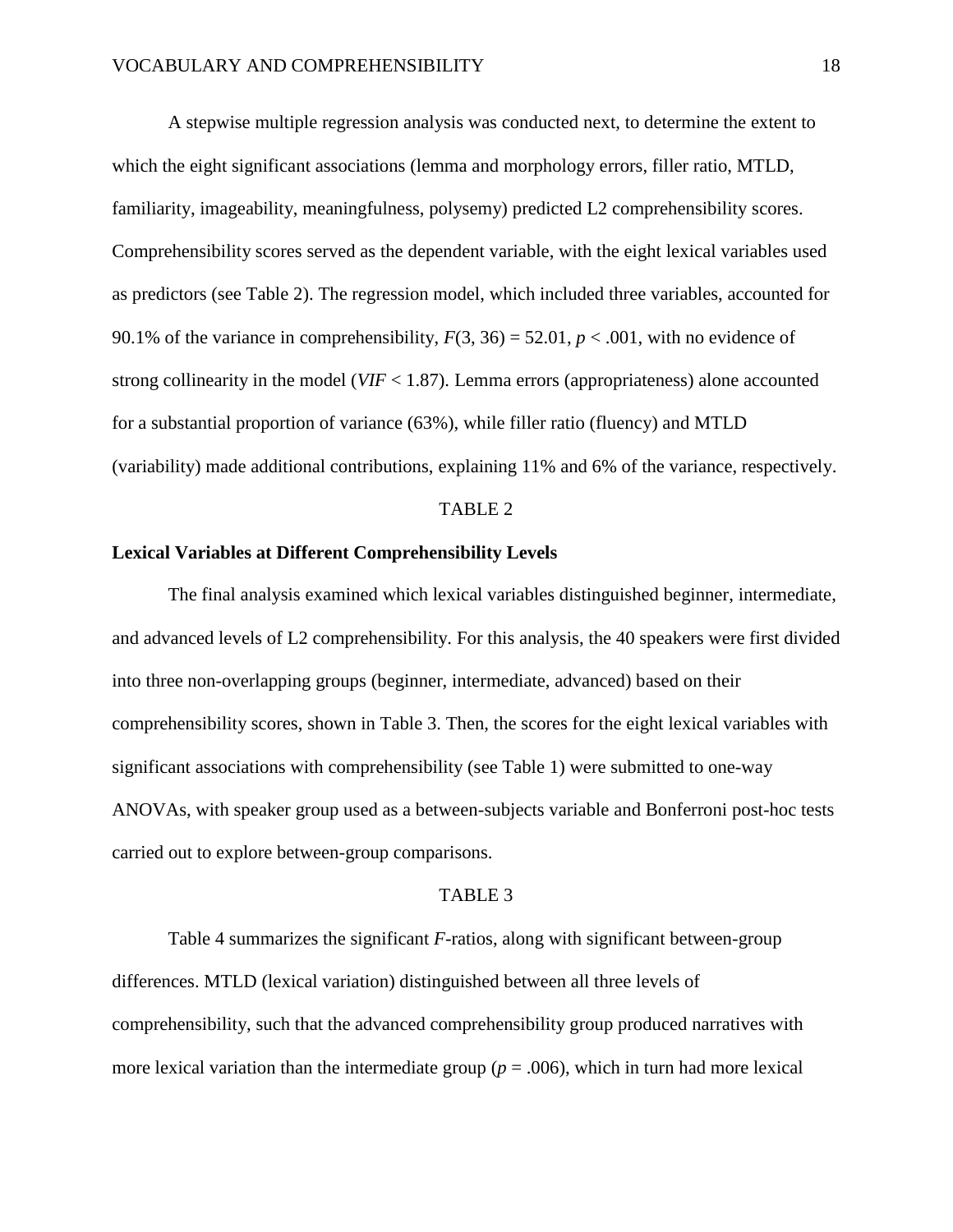variation than then beginner group ( $p = .033$ ). Lemma errors (appropriateness), filler ratio (fluency), as well as imageability and meaningfulness (abstractness) distinguished between beginner and intermediate levels of comprehensibility. Compared to the beginner comprehensibility group, the intermediate group produced oral narratives which included fewer lexical errors ( $p < .001$ ) and fillers ( $p = .003$ ) and contained a greater number of abstract words, in terms of their imageability ( $p = .049$ ) and their links to similar words ( $p = .044$ ). Morphology errors (appropriateness) differentiated between the intermediate and advanced levels of comprehensibility, with the advanced comprehensibility group producing fewer morphology errors than the intermediate group ( $p = .021$ ). Finally, word familiarity (sophistication) and polysemy (sense relations) distinguished beginner from advanced levels of comprehensibility, such that the advanced comprehensibility group produced oral narratives featuring less familiar words ( $p = .012$ ) and words with more polysemous senses ( $p = .018$ ), compared to the beginner group.

### TABLE 4

#### **Discussion**

The current study examined the relationship between lexical variables and human ratings of L2 comprehensibility (one dimension of L2 speaking proficiency) using oral picture narratives produced by French speakers of L2 English. The study targeted a comprehensive set of 12 lexical measures (lemma and morphology errors, text length, filler ratio, MTLD, familiarity, frequency, hypernymy, concreteness, imageability, meaningfulness, and polysemy), in an attempt to identify lexical correlates of L2 speaking without using preexisting scoring rubrics or detailed descriptions of what constitutes speaking performance. Native-speaking raters indeed demonstrated a shared understanding of what constitutes L2 comprehensibility, as shown by high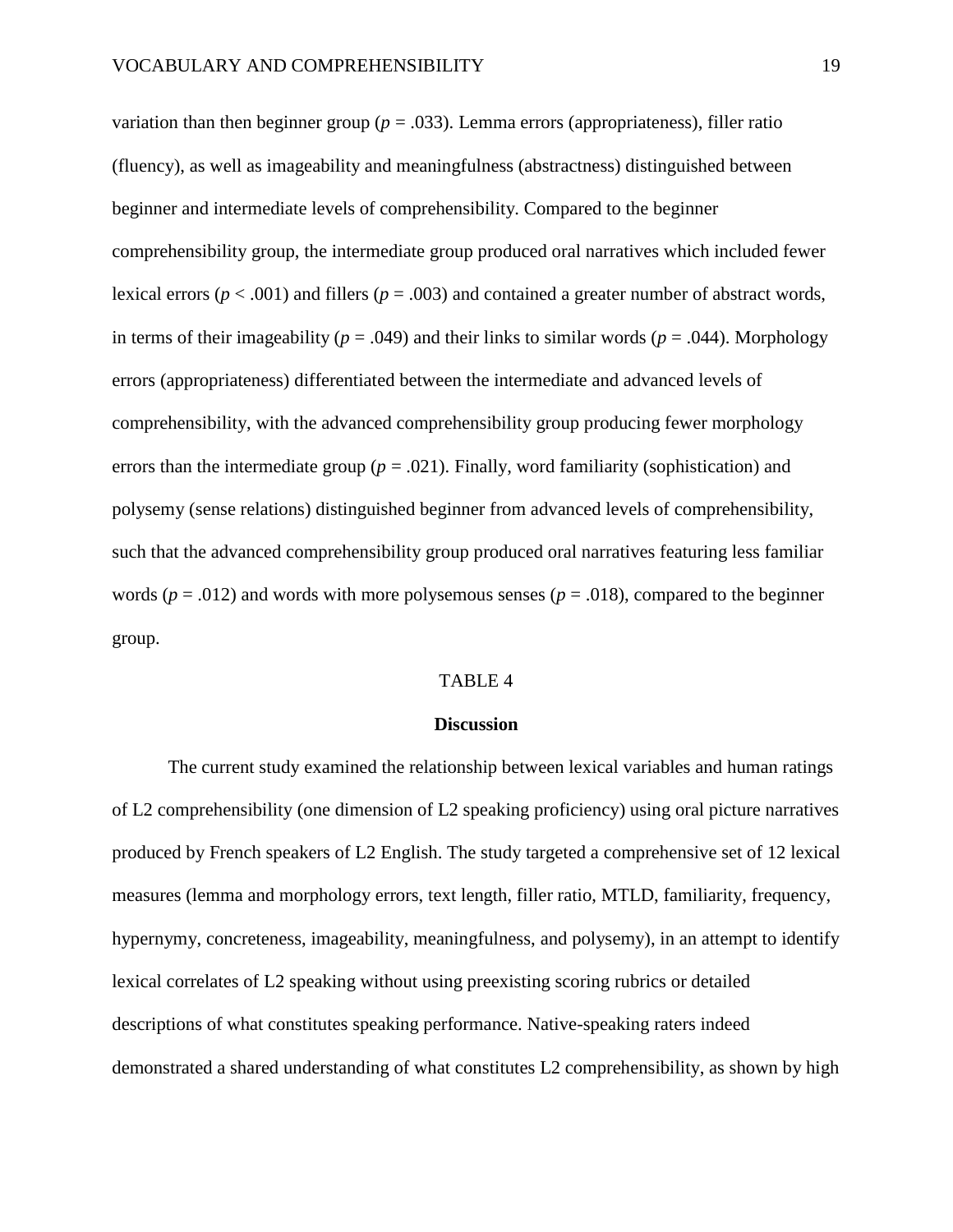internal consistency of ratings, even though raters received minimal instruction about comprehensibility and evaluated oral narratives through reading, not listening.

In response to the first research question, which targeted lexical characteristics of L2 speech linked to comprehensibility, results overall suggested that lexical factors contribute to rater-based judgments of comprehensibility in multiple ways. Of the 12 targeted lexical measures, eight were significantly associated with comprehensibility (lemma and morphology errors, filler ratio, MTLD, familiarity, imageability, meaningfulness, polysemy). These findings are in line with previous results showing that L2 speakers' lexical usage is tied to measures of speaking (e.g., Crossley et al., 2011, 2014). These associations tap into different domains of lexical knowledge, such as variation (Crossley et al., 2011; Koizumi & In'nami, 2012), appropriateness (Iwashita et al., 2008), fluency (Iwashita et al., 2008; Lu, 2012), sophistication (Lu. 2012), abstractness (Crossley et al., 2011) and sense relations (Crossley et al., 2009).

In terms of the relative contribution of the lexical variables to raters' overall judgment, L2 comprehensibility was mainly predicted by the appropriateness factor (lemma errors, 63%) as well as by lexical fluency (filler ratio, 11%). Additionally, some of the remaining variance, beyond what had already been explained by lemma errors and filler ratio, was related to variation (MTLD, 6%). Therefore, in assigning comprehensibility scores, raters seemed to rely primarily on the extent to which L2 speakers can select conceptually and contextually appropriate words, while also taking into account the degree to which they can produce them fluently (i.e., without undue pauses and hesitations) and to which these words represent a diverse lexical set. These results are consistent with Crossley et al.'s (2014) earlier finding that lexical appropriateness (operationalized as collocation accuracy) plays a significant role in native-speaking raters' holistic judgments of lexical proficiency in L2 speech (84% of the variance explained), with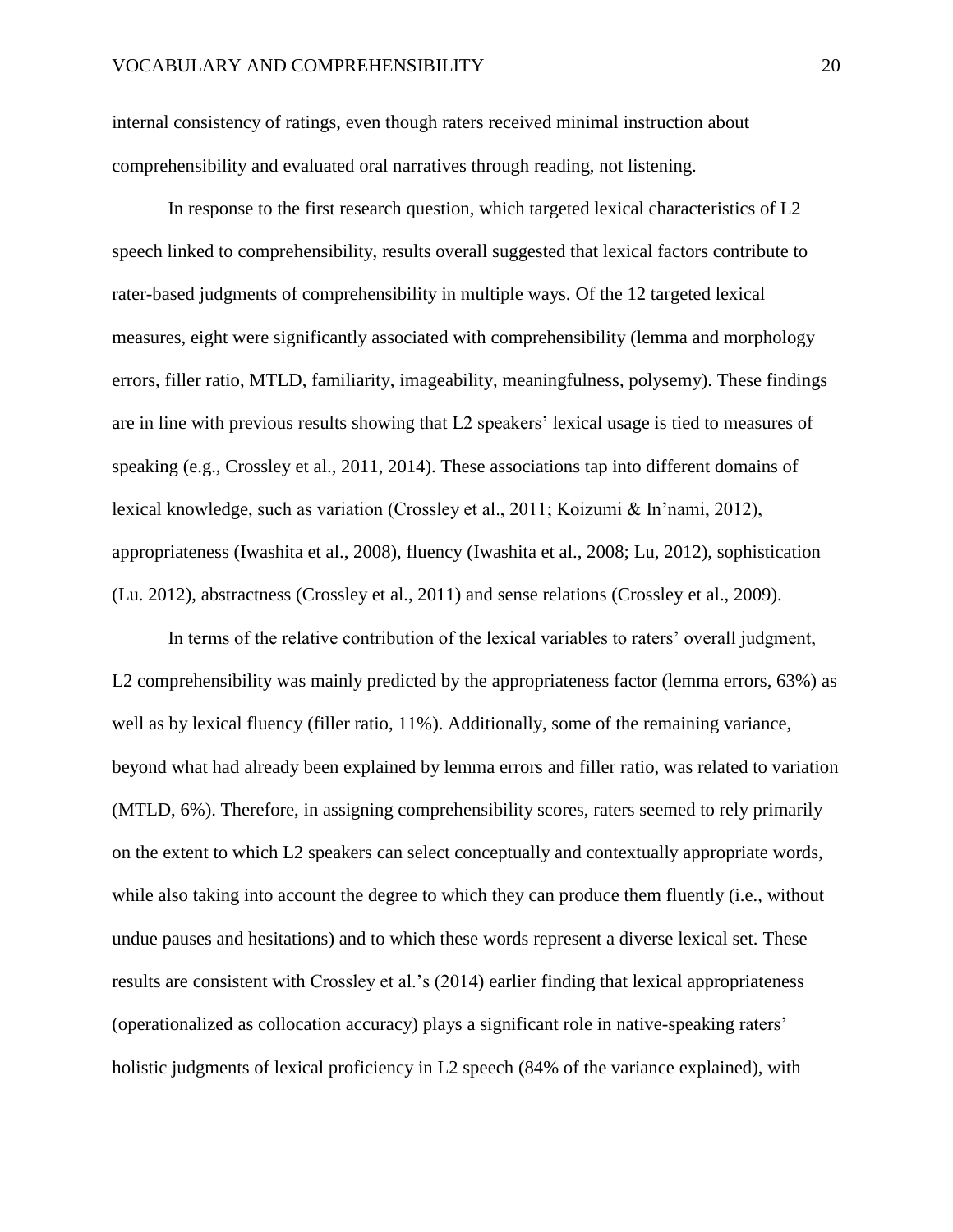contributions of variation and sophistication being less pronounced (3-5% of the variance explained). This convergence in findings is especially interesting in light of methodological differences between the current study (focusing on untrained raters' intuitive judgments) and Crossley et al.'s research (targeting trained raters' assessments based on specific rubrics). Therefore, regardless of rater training procedures and rating materials used, native-speaking raters appear to assess lexical qualities of L2 speech by attending to appropriate and fluent uses of words as a primary cue and to lexical diversity and sophistication as a secondary cue. This implies that improved L2 oral ability is most strongly linked to speakers' accurate and perhaps fluent use of L2 words and (to a lesser extent) their use of lexically diverse and sophisticated vocabulary.

With respect to the second research question, which asked how lexical correlates of comprehensibility vary as a function of speakers' comprehensibility level, results showed that different lexical variables related to comprehensibility in distinct ways and that the relative weight of lexical factors varied according to speakers' comprehensibility level (beginner, intermediate, advanced). Variation (MTLD) significantly differentiated between the three comprehensibility groups, suggesting that each stage of L2 comprehensibility reflects the extent to which L2 speakers can use a wide variety of words without much repetition. Yet which types of words speakers choose (in terms of abstractness, sophistication and sense relations) and how they use these words (in terms of fluency and lemma and morphology accuracy) may be specific to each comprehensibility level. Thus, lexical appropriateness (lemma errors), variation (MTLD), fluency (filler ratio), and abstractness (imageablity, meaningfulness) were crucial for distinguishing beginner from intermediate comprehensibility levels. When it came to advanced comprehensibility, raters seemed to attend not only to variation (MTLD) but also to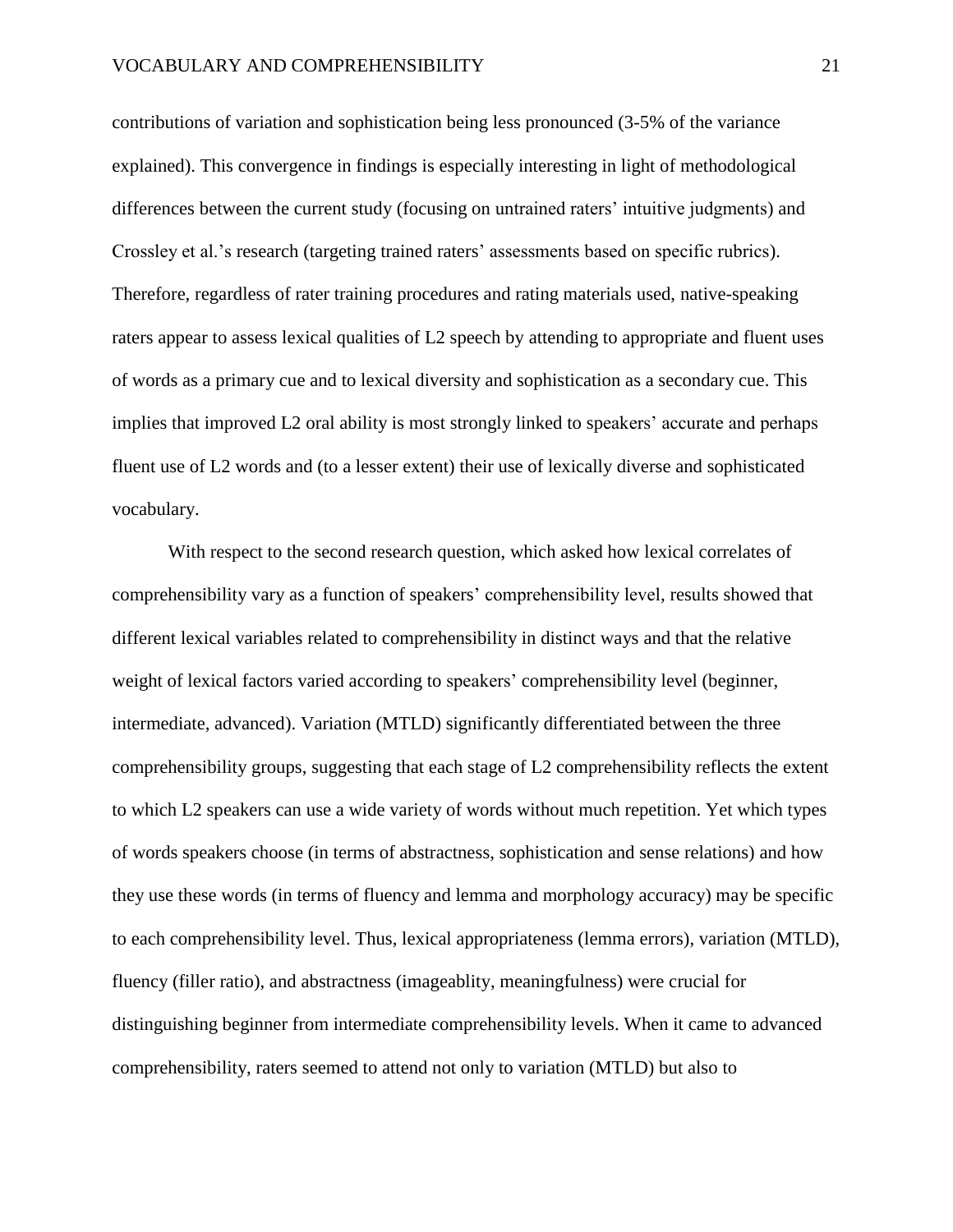morphological appropriateness (morphology errors), sophistication (familiarity), and sense relations (polysemy).

Although cross-sectional data cannot be unambiguously regarded as evidence of development, there is both a theoretical (e.g., Gass & Mackey, 2006; Long, 1996) and empirical (e.g., Derwing & Munro, 2013; Saito, in press) basis for arguing that adult SLA processes take place on a continuum of comprehensibility, largely determined through learners' input and interaction opportunities with native and non-native speakers. Since the current dataset consisted of L2 learners with a wide range of proficiency (beginner to advanced), examining lexical features at different proficiency levels provides some evidence for how adult L2 learners can enhance the comprehensibility of their speech (low  $\rightarrow$  mid  $\rightarrow$  high) over time.

Because lexical variables were associated with the ratings for low-to-mid L2 comprehensibility learners, the beginner phase of L2 comprehensibility seems to be associated with fluent use of varied and appropriate vocabulary (Nation & Webb, 2011). In essence, the learning process appears to constitute a gradual transition from basic patterns of L2 vocabulary use (e.g., relatively fluent and accurate use of concrete words) to more sophisticated vocabulary usage (e.g., morphologically accurate use of complex, less familiar, polysemous words). Given that even beginner-level learners with limited L2 knowledge show little difficulty acquiring words that elicit clear mental images and have strong associations with other words (Ellis & Beaton, 1993), the lexical profile of intermediate-level comprehensibility can be characterized by how much learners have control over words that are less imageable and those that feature fewer lexical associations (van Zeeland & Schmitt, 2013).

To reach higher levels of comprehensibility, however, L2 speakers might need to develop knowledge of less familiar and more polysemous words. With respect to word familiarity, this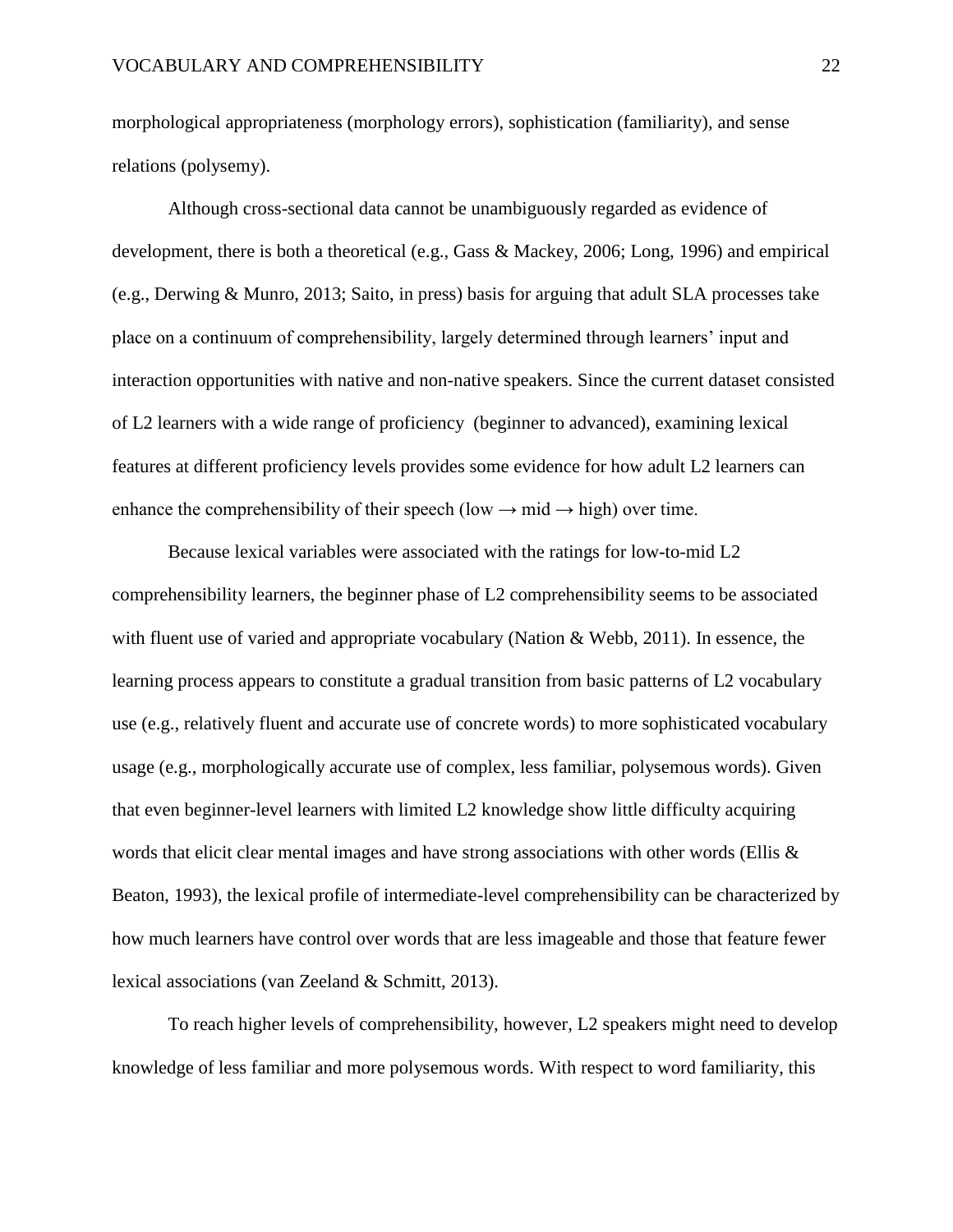finding supports research showing that L2 learners might begin to understand less familiar words after accumulating a certain amount of L2 experience (e.g., greater than a year of residence in an L2-speaking country) and might become ready to use less familiar words in their output (Salsbury et al., 2011; Schmitt & Meara, 1997). With respect to polysemous words (i.e., complex words with multiple meanings) as a marker of high-level comprehensibility, these findings are in line with research showing that L2 learners first master the core meaning of a polysemous word and only then shift their attention to its peripheral senses (Verspoor & Lowie, 2003). Such semantic learning likely occurs only after learners have spent some time in L2-speaking contexts (e.g., longer than four months), which implies that the development of semantic associations between individual senses of polysemous words is a gradual process requiring extensive linguistic input and experience (Crossley et al., 2010; Schmitt, 1998). And from a psycholinguistic perspective, establishing robust knowledge of polysemous words might also be seen as an important milestone. This is because storing multiple meanings in a single lexical entry (rather than as separate entries) at least in theory allows L2 users to efficiently manage cognitive resources involved in accessing and using words (Verspoor & Lowie, 2003).

With respect to morphological accuracy, speakers at the advanced level of L2 comprehensibility seemed to use proper morphology in a highly consistent manner with verbs, nouns, derivations, articles, and possessive determiners in their spontaneous speech. Supporting prior evidence of the important role of morphosyntactic accuracy for L2 comprehensibility (Varonis & Gass, 1982), this finding further implies that this factor may be particularly crucial at advanced levels of L2 speech learning. In essence, learners' attention to morphosyntactic form appears to be an important component of developing a targetlike L2 speaking ability, likely as a result of conversational practice in communicatively-oriented classrooms and/or immersion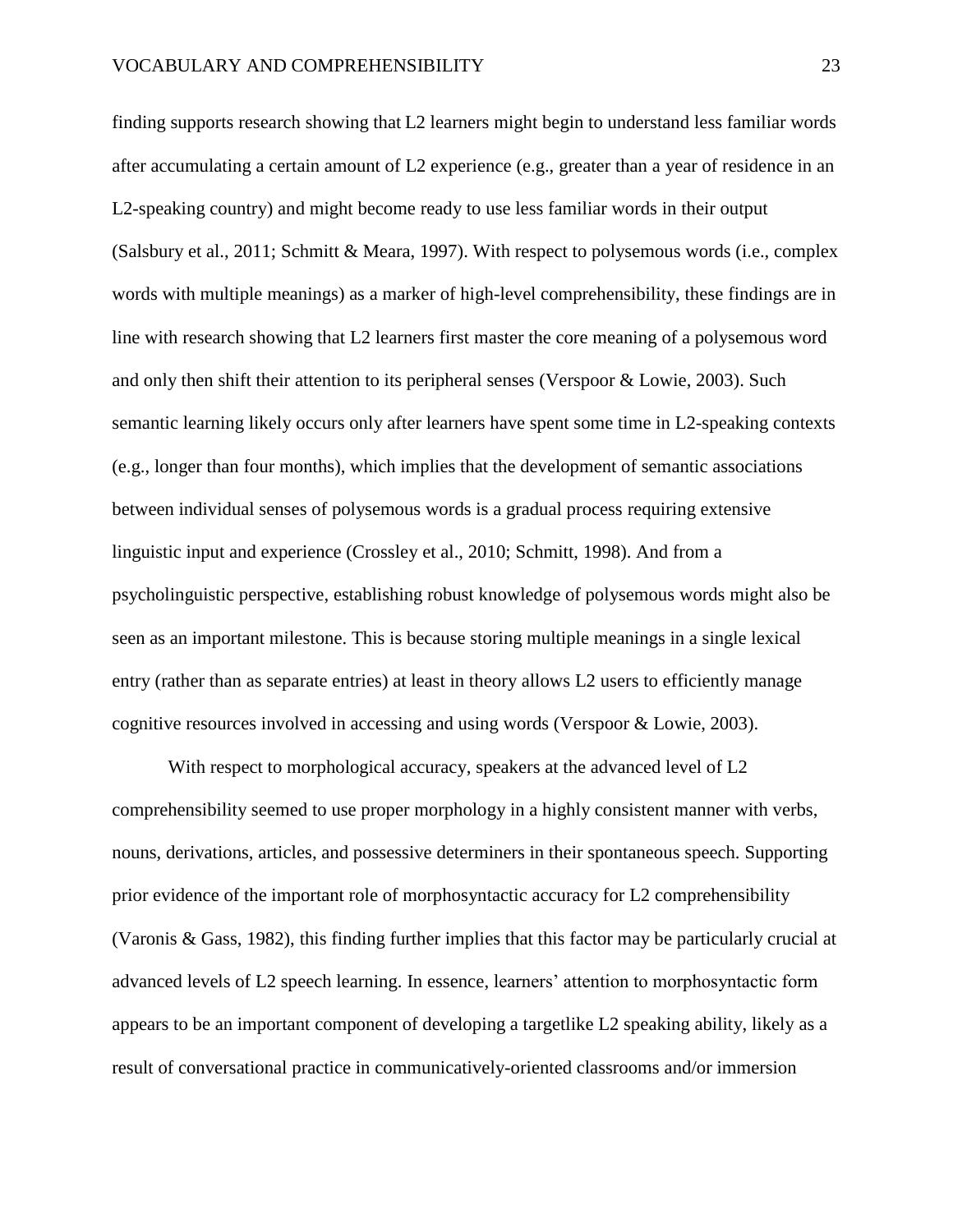experience in an L2-speaking environment (e.g., Lyster, 2007). However, morphosyntactic errors are usually less likely to impact L2 comprehensibility, compared to pronunciation errors (Mackey, Gass, & McDonough, 2000), and morphological markers may also be rendered perceptually non-salient in L2 speech (Goldschneider & DeKeyser, 2001). Therefore, to achieve higher-level comprehensibility, L2 speakers might need to be "pushed" (through either explicit teaching or extensive input and output practice) to notice and incorporate morphosyntactically accurate language forms in their speech, so that their L2 production could be understood by interlocutors both accurately and efficiently (Jiang, 2007). Needless to say, more longitudinal studies are warranted to better understand how L2 learners enhance their comprehensibility over a prolonged period of time (cf. Derwing & Munro, 2013). Such future studies will as a result shed some light on the developmental sequence of L2 lexical proficiency as a function of the quantity and quality of input, suggested in the study.

One well-researched variable that did not turn out to be a significant predictor for L2 comprehensibility was word frequency. Previous research has shown that L2 learners need to increase their vocabulary size beyond the first 2,000 word families to understand everyday spoken discourse (e.g., van Zeeland & Schmitt, 2013) and other speech genres, such as TV shows and movies (e.g., Webb & Rodgers, 2009). Yet, the link between lexical frequency and L2 comprehensibility was relatively weak in this study. One possible interpretation of this finding could be that lexical sophistication and word frequency would most likely be related to ratings of language proficiency rather than comprehensibility. In other words, perceived comprehensibility may be a construct that is essentially different from L2 speaking proficiency and lexical knowledge. Indeed, previous research has provided some evidence that native-speaking raters pay attention to lexical sophistication (frequency), especially when explicitly trained to judge L2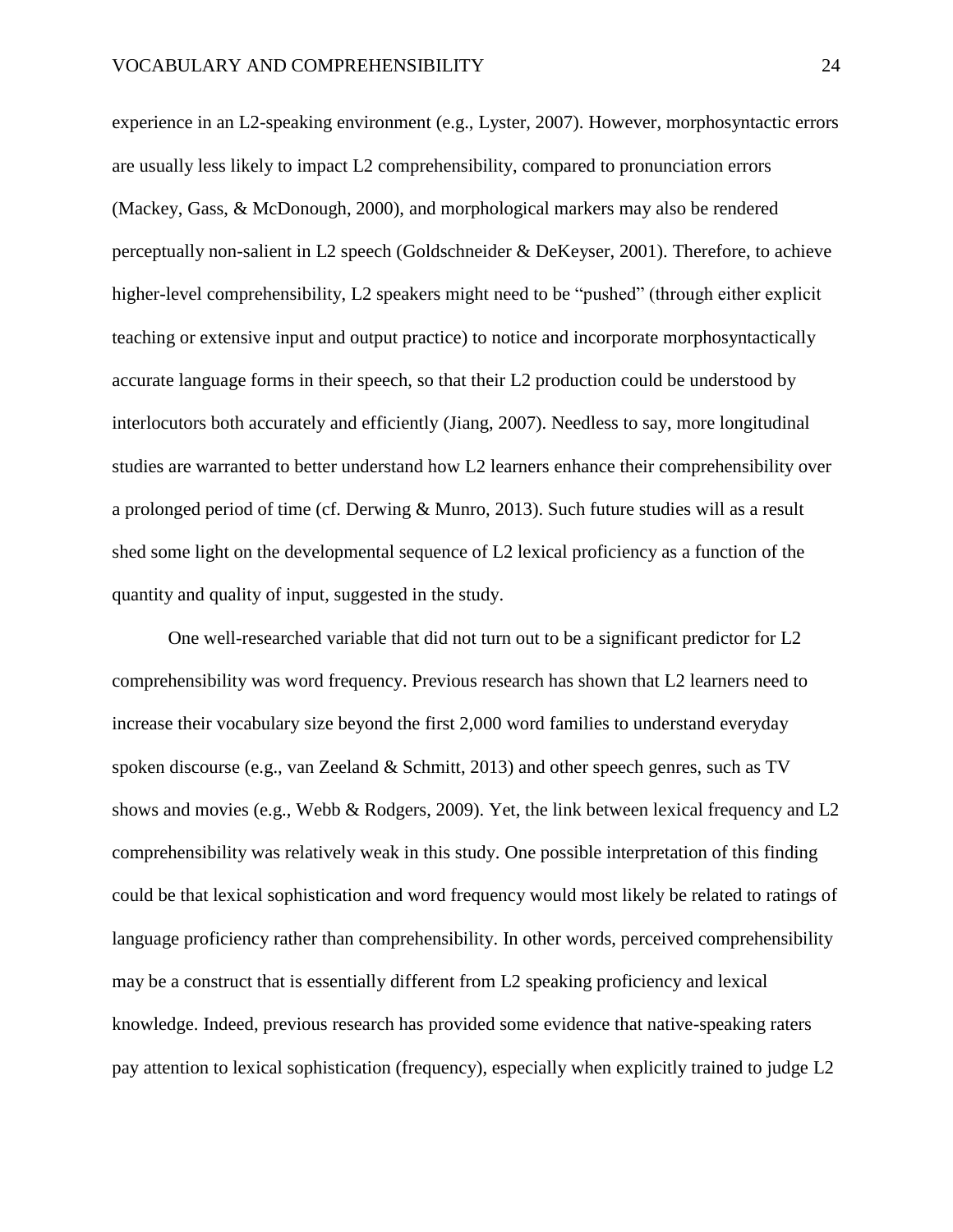speaking and lexical proficiency, as described in the rating rubrics of the ACTFL (Crossley et al., 2011) and TOEFL iBT (Crossley & McNamara, 2013) tests.

Another reason for the weak predictive power of lexical frequency could be ascribed to the nature of the task (i.e., describing a picture sequence). Essentially, the picture task was not designed to elicit a sufficiently wide range of infrequent lexical items. As such, even advanced L2 speakers could have completed the task successfully by using a restricted word frequency range; and native-speaking raters may not have been sufficiently sensitive to the ratio of frequent to infrequent words, focusing instead on whether speakers used frequent words appropriately and fluently to convey their intended message during the task. Importantly, the nature of the task may have also influenced several other variables, such as those related to abstractness, morphological accuracy, and fluency. The picture task used here is a concrete, straightforward story that does not allow for much in the way of highly abstract lexical usage. In addition, L2 learners typically do not have much difficulty with morphological accuracy while describing cartoon pictures depicting a relatively simple storyline (Tavakoli & Foster, 2010). Finally, although text length was not a significant predictor for L2 comprehensibility, the results could be specific to the picture task, whereby advanced L2 learners can narrate the same story clearly *and* concisely (shorter texts do not necessarily indicate a lack of fluency). Therefore, to provide a more nuanced picture of the contribution of lexical factors (including lexical frequency, abstractness, morphological accuracy, and text length) to L2 speaking performance, future research needs to target different speaking tasks, especially cognitively complex ones, as they might reveal both strengths and weaknesses of L2 speakers' lexical and morphological knowledge (see Crowther, Trofimovich, Isaacs, & Saito, 2015; Hulstijn, Schoonen, De Jong, Steinel, & Florijn., 2012).

#### **Implications and Conclusions**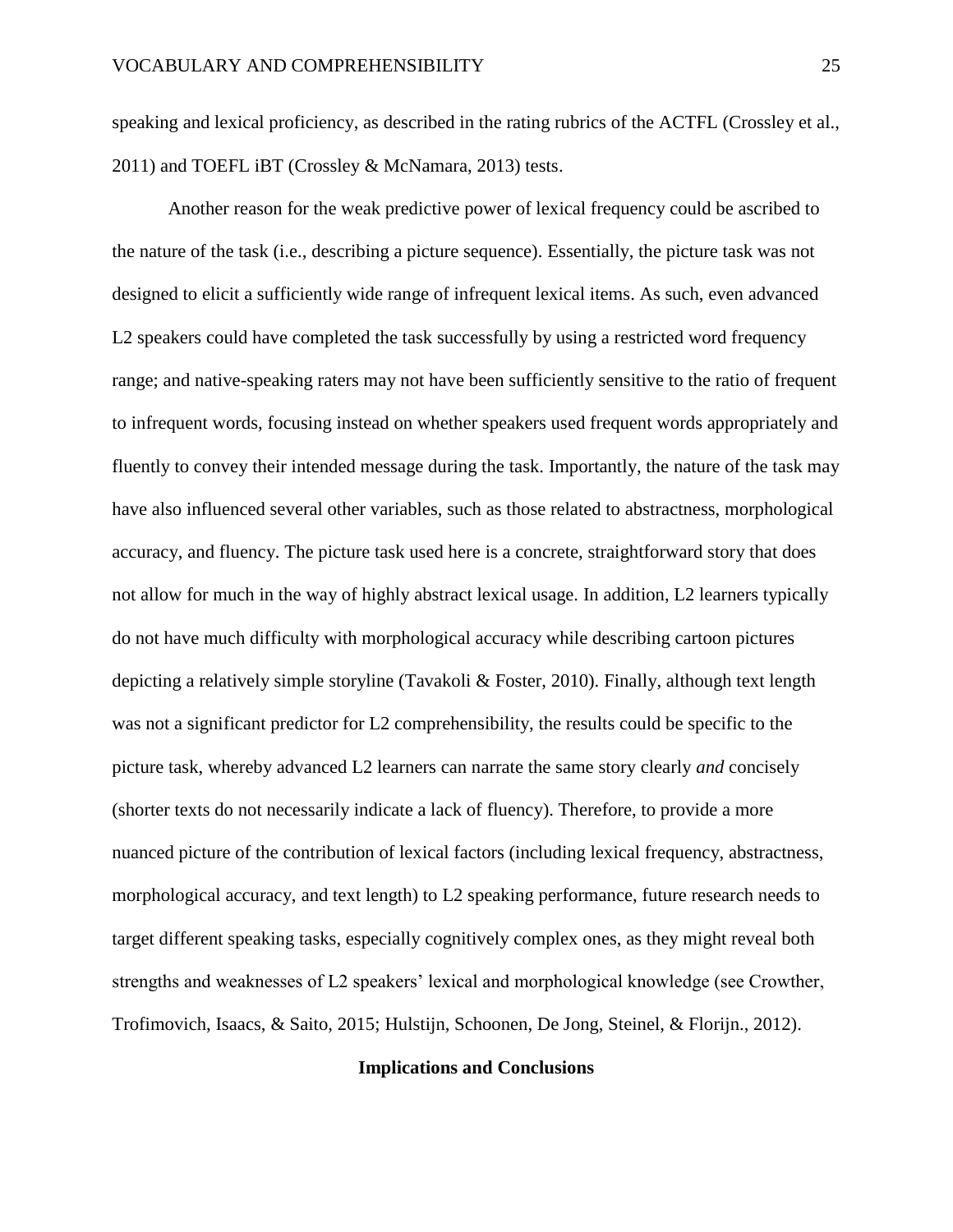The findings of this study, which examined how lexical factors influence native-speaking raters' intuitive assessments of L2 comprehensibility, have several implications for teaching practice. First, with the goal of attaining comprehensible L2 performance, learners may need to be encouraged to expand their lexical repertoires beyond highly imageable, meaningful, and familiar words. While L2 vocabulary development likely starts from the learning of core meanings of these easier words, learners should gradually shift their attention towards acquiring less familiar words and words with multiple senses. Because comprehensibility appears to be related to fluent use of words in context, it is crucial that learners also experience relevant lexical items not only thorough explicit instruction and language-focused activities, but also practice them in communicative tasks which help learners establish form-meaning mappings through intensive exposure to meaningful L2 input and interaction (Gatbonton & Segalowitz, 2005).

As comprehensibility is linked to multiple linguistic domains, including phonology, fluency, lexicon, grammar, and discourse structure (e.g., Isaacs & Trofimovich, 2012; Kang et al., 2010; Munro & Derwing, 1999; Saito et al., 2015), pronunciation and fluency training should also be introduced in the context of vocabulary teaching. For instance, Field (2005) recommended focusing on word stress as a part of vocabulary teaching, arguing that "the responsibility for presenting [lexical stress] falls as much on the vocabulary teacher as on the pronunciation teacher, and the oral practice of new items should include attention to their stress pattern" (p. 420). Thus, to help learners acquire L2 comprehensibility efficiently and successfully, future research is needed to evaluate the pedagogical effectiveness of teaching methods that target the learning of not only new word lemmas (core and peripheral meanings) but also their lexemes (orthographic, segmental, and suprasegmental forms) in a complimentary fashion.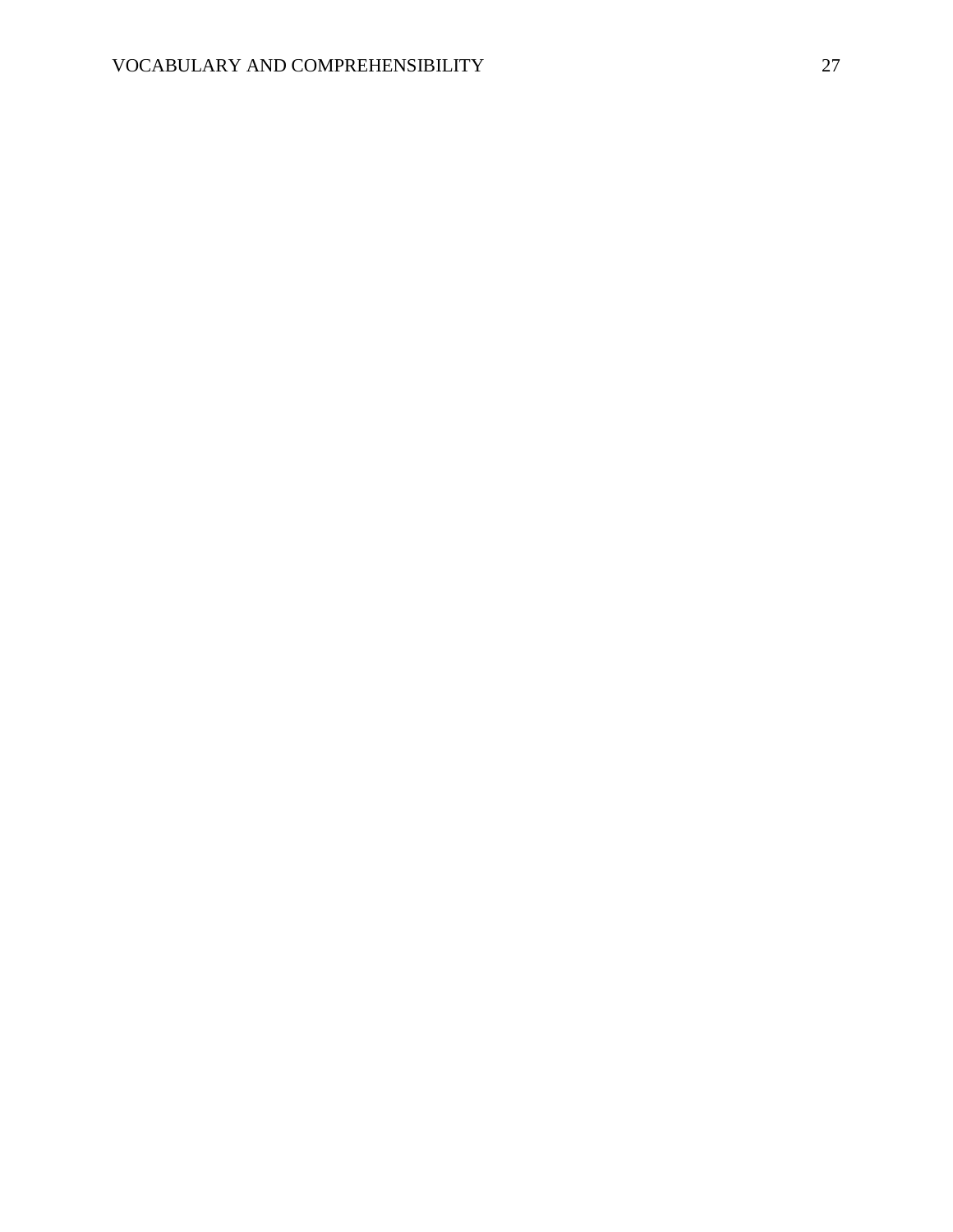### **References**

- Abrahamsson, N. & Hyltenstam, K. (2009). Age of acquisition and nativelikeness in a second language – listener perception *vs.* linguistic scrutiny. *Language Learning, 59*, 249–306.
- Adolphs, S., & Schmitt, N. (2003). Lexical coverage of spoken discourse. *Applied Linguistics, 24*, 425-438.
- Baayen, R. H., Piepenbrock, R., & Gulikers, L. (1995). *CELEX*. Philadelphia, PA: Linguistic Data Consortium.
- Bosker, H. R., Pinget, A.-F., Quené, H., Sanders, T., & de Jong, N. H. (2013). What makes speech sound fluent? The contributions of pauses, speed and repairs. *Language Testing, 30,*  159-175.
- Crossley, S., & McNamara, D. (2013). Applications of text analysis tools for spoken response grading. *Language Learning & Technology*, *17*, 171-192.
- Crossley, S. A., Salsbury, T., & McNamara, D. S. (2009) Measuring L2 lexical growth using hypernymic relationships. *Language Learning, 59,* 307–34.
- Crossley, S. A., Salsbury, T., & McNamara, D. S. (2010). The development of polysemy and frequency use in English second language speakers. *Language Learning, 60*, 573-605.
- Crossley, S. A., Salsbury, T., & Mcnamara, D. S. (2014). Assessing lexical proficiency using analytic ratings: A case for collocation accuracy. *Applied Linguistics*, *35*.
- Crossley, S. A., Salsbury, T., McNamara, D. S., & Jarvis, S. (2011). What is lexical proficiency? Some answers from computational models of speech data. *TESOL Quarterly, 45* (1), 182- 193.
- Crowther, D., Trofimovich, P., Isaacs, T., & Saito, K. (2015). Does speaking task affect second language comprehensibility? *Modern Language Journal*, *99*. doi:10.1002/modl.12185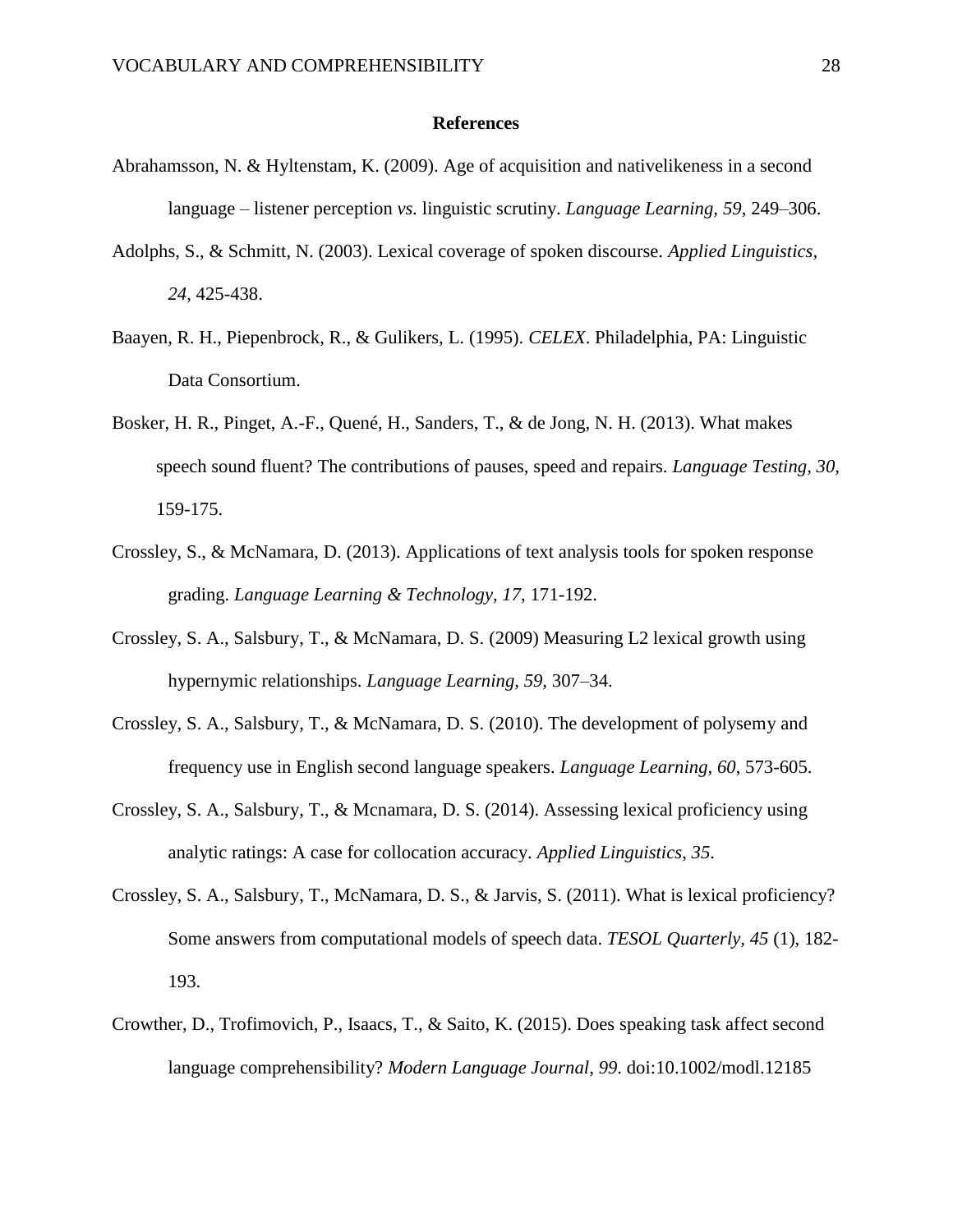Cook, V. (ed.) (2002). *Portraits of the L2 user*. Clevedon: Multilingual Matters Ltd.

- De Bot, K. (1996). The Psycholinguistics of the Output Hypothesis. *Language learning, 46*, 529- 555.
- de Jong, N. H., Steinel, M. P., Florijn, A. F., Schoonen, R., & Hulstijn, J. H. (2012). Facets of speaking proficiency. *Studies in Second Language Acquisition*, *34*, 5–34.
- Derwing, T. M. (2003). What do ESL students say about their accents? *Canadian Modern Language Review, 59,* 545-564.
- Derwing, T. M. & Munro, M. J. (2009). Putting accent in its place: Rethinking obstacles to communication. *Language Teaching, 42*, 476-490.
- Derwing, T. M., Munro, M. J. (2013). The development of L2 oral language skills in two L1 groups: A seven-year study. *Language Learning*, *63*, 163-185.
- Derwing, T.M., Rossiter, M.J., Munro, M.J. & Thomson, R.I. (2004). L2 fluency: Judgments on different tasks. *Language Learning, 54,* 655-679.
- Ellis, N., & Beaton, A. (1993) Psycholinguistic determinants of foreign language vocabulary acquisition. *Language Learning, 43*, 559–617.
- Færch, C., & Kasper, G. (1984). Two ways of defining communication strategies. *Language learning*, *34*, 45-63.
- Field, J. (2005). Intelligibility and the listener: The role of lexical stress. *TESOL Quarterly, 39*(3), 399–423.
- Flege, J., Munro, M, & MacKay, I. R. A. (1995). Factors affecting degree of perceived foreign accent in a second language. *Journal of the Acoustical Society of America, 97*, 3125- 3134.
- Foster, P, Tonkyn, A., & Wigglesworth, G. (2000). Measuring spoken language. *Applied*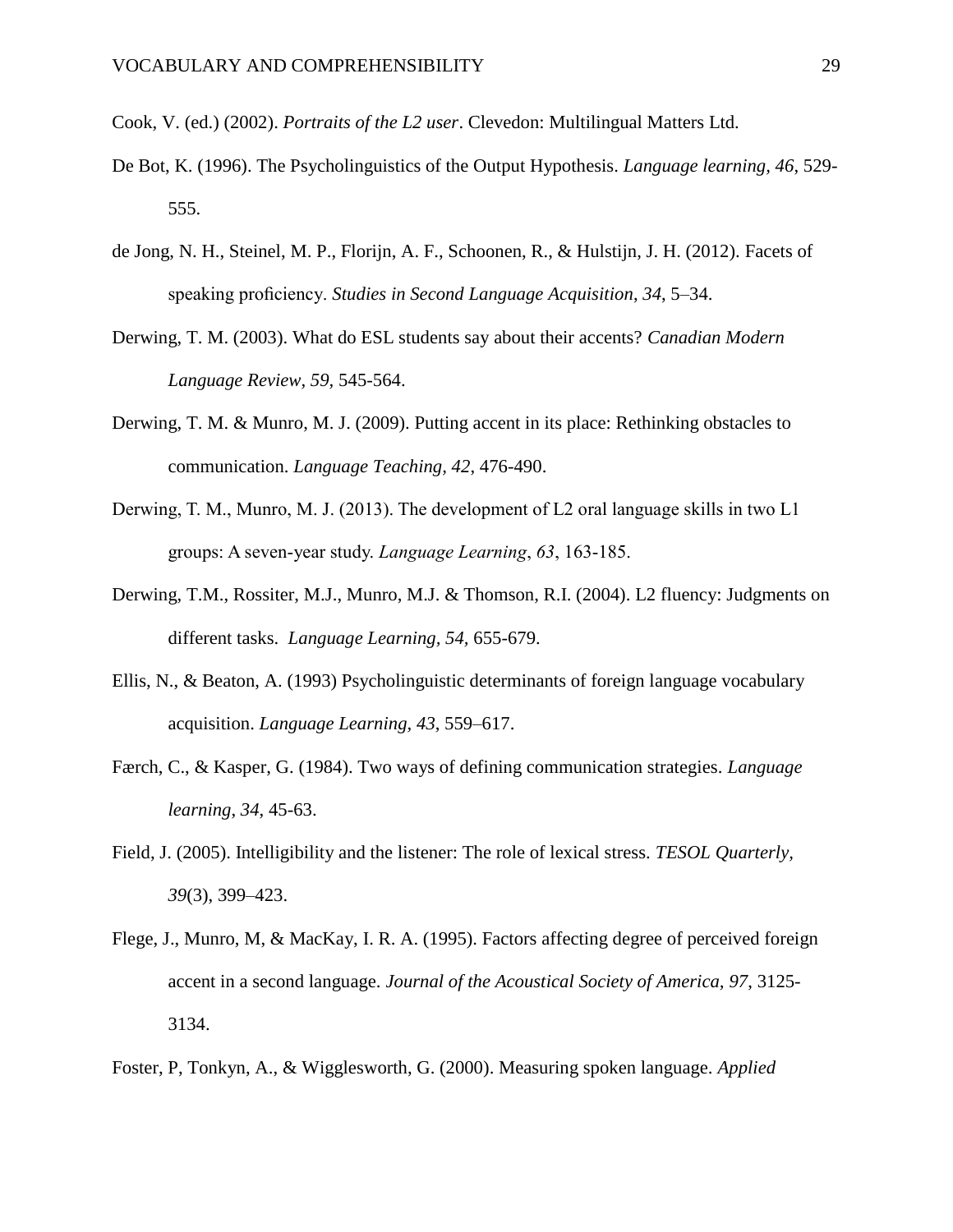*Linguistics, 21*, 354–375.

- Gass, S. M., & Mackey, A. (2006). Input, interaction and output: An overview. *AILA review*, *19*, 3-17.
- Gatbonton, E. & Segalowitz, N. (2005). Rethinking the Communicative Approach: A focus on accuracy and fluency. *Canadian Modern Language Review, 61*, 325-353.
- Goldschneider, J. M., & DeKeyser, R. M. (2001). Explaining the "Natural Order of L2 Morpheme Acquisition" in English: A Meta‐analysis of multiple determinants. *Language Learning*, *51*, 1-50.
- Hahn, L. (2004). Primary stress and intelligibility: Research to motivate the teaching of suprasegmentals. *TESOL Quarterly, 38*, 201–223.
- Hulstijn, J.H., Schoonen, R., De Jong, N.H., Steinel, M.P, & Florijn, A. (2012). Linguistic competences of learners of Dutch as a second language at the B1 and B2 levels of speaking proficiency of the Common European Framework of Reference for Languages (CEFR). *Language Testing, 29*, 203 - 221.
- Isaacs, T., & Thomson, R. I. (2013). Rater experience, rating scale length, and judgments of L2 pronunciation: Revisiting research conventions. *Language Assessment Quarterly*, *10*, 135-159.
- Isaacs, T., & Trofimovich, P. (2012). Deconstructing comprehensibility: Identifying the linguistic influences on listeners' L2 comprehensibility ratings. *Studies in Second Language Acquisition*, *34,* 475-505.
- Iwashita, N., Brown, A., McNamara, T. & O'Hagan, S. (2008). Assessed levels of second language speaking proficiency: How distinct? *Applied Linguistics, 29*, 29-49.

Jenkins, J. (2000). *The phonology of English as an international language*. Oxford: Oxford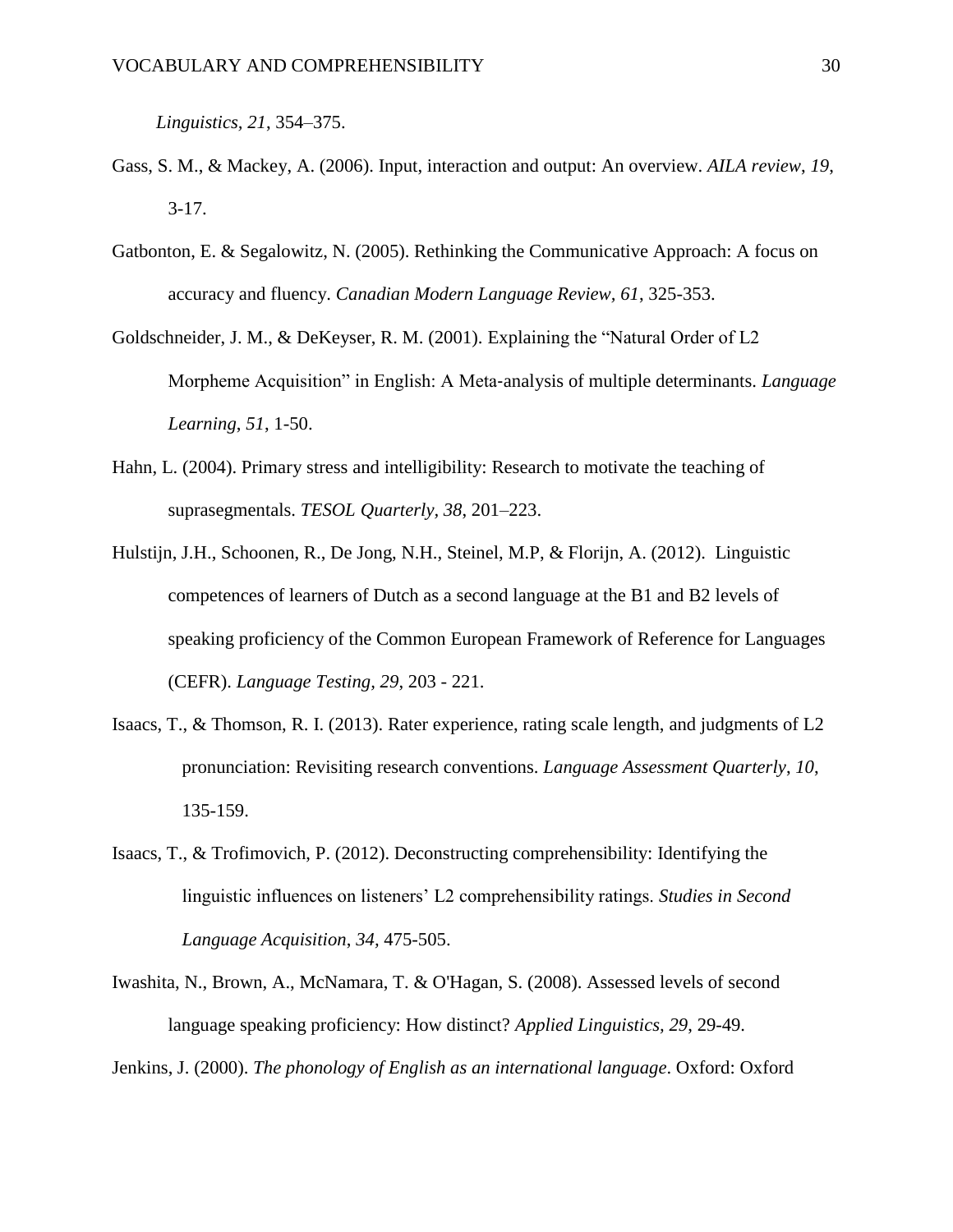University Press.

- Jiang, N. (2007). Selective integration of linguistic knowledge in adult second language acquisition. *Language Learning, 57*, 1-33.
- Kang, O., Rubin, D., Pickering, L. (2010). Suprasegmental measures of accentedness and judgments of English language learner proficiency in oral English, *Modern Language Journal, 94,* 554-566.
- Koizumi, R. (2012). Vocabulary and Speaking. *The Encyclopedia of Applied Linguistics*. In C. Chapelle (Ed.), *The encyclopedia of applied linguistics* (pp. 1-7). Oxford, UK: Wiley-Blackwell.
- Koizumi, R., & In'nami, Y. (2012). Effects of text length on lexical diversity measures: Using short texts with less than 200 tokens. *System, 40*, 554-564.
- Kormos, J. (2006). *Speech production and second language acquisition*. Mahwah, NJ: Erlbaum.
- Laufer, B. & Nation., P. (1995). Vocabulary size and use: Lexical richness in L2 written production. *Applied Linguistics, 16*, 307–22.
- Lennon, P. (1990). Investigating fluency in EFL: A quantitative approach. *Language Learning*, *40*, 387–417.
- Levis, J. (2005). Changing contexts and shifting paradigms in pronunciation teaching. *TESOL Quarterly*, *39*, 367–377.
- Long, M. H. (1996). The role of the linguistic environment in second language acquisition. In W. C. Ritchie & T. K. Bhatia (Eds.), *Handbook of language acquisition*. *Vol. 2: Second language acquisition* (pp. 413-468). New York: Academic Press.
- Lu, X. (2012). The relationship of lexical richness to the quality of ESL learners' oral narratives. *The Modern Language Review, 96*, 190-208.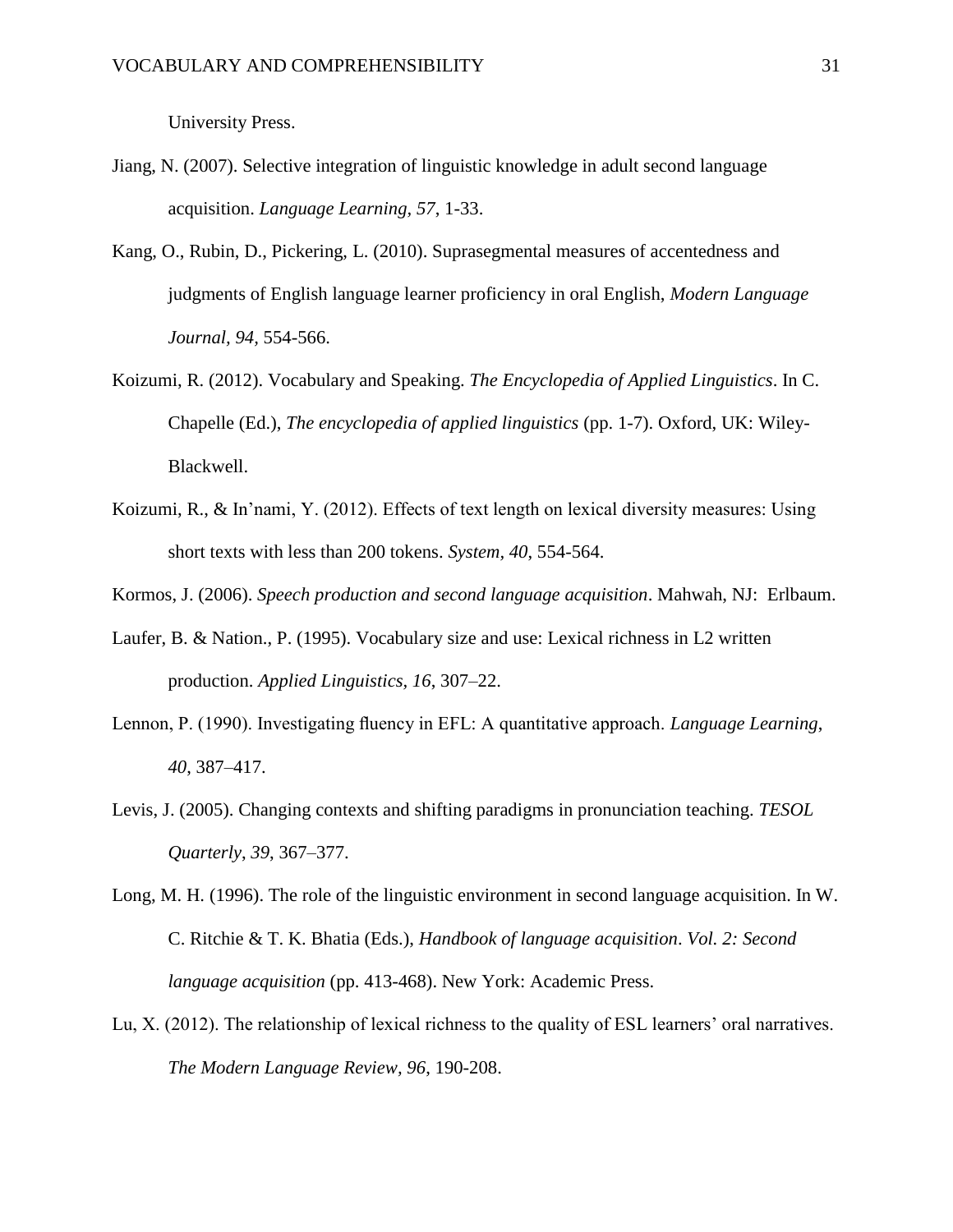- Lyster, R. (2007). *Learning and teaching languages through content: A counterbalanced approach*. Amsterdam/Philadelphia: John Benjamins.
- Mackey, A., Gass, S., & McDonough, K. (2000). How do learners perceive interactional feedback? *Studies in Second Language Acquisition, 22*, 471-497.
- McCarthy, P.M., & Jarvis, S., (2007). vocd: a theoretical and empirical evaluation. *Language Testing 24*, 459-488.
- McCarthy, P. M., & Jarvis, S. (2010). MTLD, vocd-D, and HD-D: A validation study of sophisticated approaches to lexical diversity assessment. *Behavior Research Methods, 42*, 381–392.
- McNamara, D. S., Graesser, A. C., McCarthy, P. M., & Cai, Z. (2014). *Automated evaluation of text and discourse with Coh-Metrix*. Cambridge University Press.
- Munro, M. J., & Derwing, T. M. (1999). Foreign accent comprehensibility, and intelligibility in the speech of second language learners. *Language Learning, 49*, 285-310.
- Munro, M., & Derwing, T. (2006). The functional load principle in ESL pronunciation instruction: An exploratory study. *System, 34*, 520–531.
- Nation, I.S.P., & Webb, S. (2011). *Researching and analyzing vocabulary*. Boston, MA: Heinle.
- Ochs, E. (1979). Transcription as theory. *Developmental pragmatics*, 43-72.
- Patkowski, M. (1980). The sensitive period for the acquisition of syntax in a second language. *Language Learning, 30*, 449-472.
- Piske, T., MacKay, I., & Flege, J. (2001). Factors affecting degree of foreign accents in an L2: a review. *Journal of Phonetics*, *29*, 191–215.
- Read, J. (2000). *Assessing vocabulary*. Cambridge: Cambridge University Press.

Saito, K. (in press). Experience effects on the development of late second language learners' oral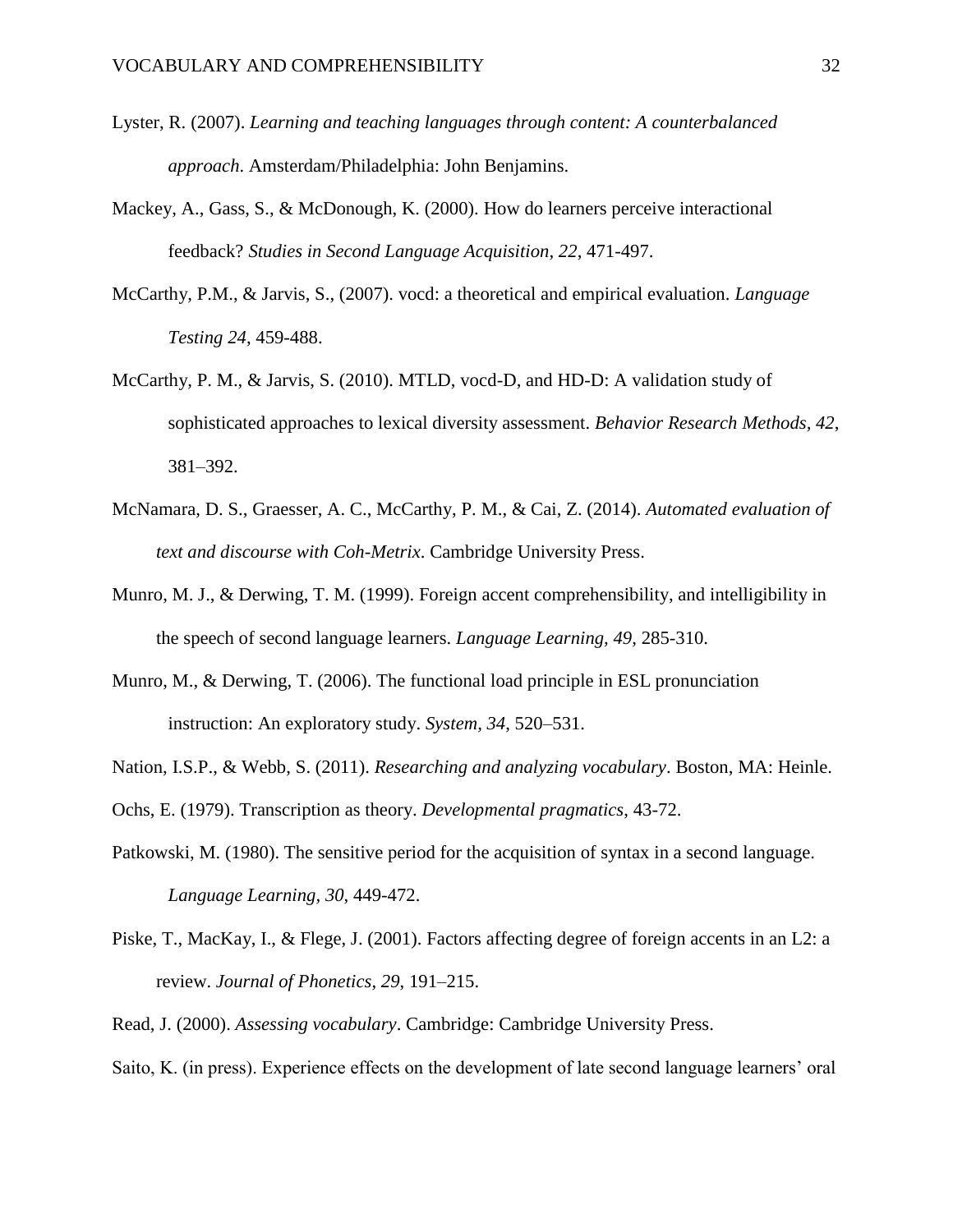proficiency. *Language Learning, 65(3)*.

- Saito, K., Trofimovich, P., & Isaacs, T. (2015). Second language speech production: Investigating linguistic correlates of comprehensibility and accentedness for learners at different ability levels. *Applied Psycholinguistics*. Published online 2 February 2015. doi:10.1017/S0142716414000502
- Saito, K., Trofimovich., P., Isaacs, T., & Webb., S. (forthcoming). Re-examining phonological and lexical correlates of second Language comprehensibility: The role of rater experience. In T. Isaacs & P. Trofimovich (Eds.). *Interfaces in second language pronunciation assessment: Interdisciplinary perspectives*. Multilingual Matters.
- Salsbury, T., Crossley, S. A., & McNamara, D. S. (2011). Psycholinguistic word information in second language oral discourse. *Second Language Research, 27,* 343-360*.*
- Schmitt, N. (1998). Tracking the incremental acquisition of a second language vocabulary: A longitudinal study. *Language Learning, 48,* 281–317.
- Schmitt, N. (2008). State of the art: Instructed second language vocabulary acquisition. *Language Teaching Research, 12,* 329-363.
- Schmitt, N., & Meara, P. (1997). Researching vocabulary through a word knowledge framework: Word associations and verbal suffixes. *Studies in Second Language Acquisition, 19*, 17- 36.
- Stadthagen-Gonzalez, H., & Davis, C. J. (2006). The Bristol norms for age of acquisition, imageability, and familiarity. *Behavior research methods*, *38*, 598-605.
- Tavakoli, P., & Foster, P. (2010). Task design and second language performance: The effect of narrative type on learner output. *Language Learning, 58,* 439–73.

Tokumoto, M., & Shibata, M. (2011). Asian varieties of English: Attitudes towards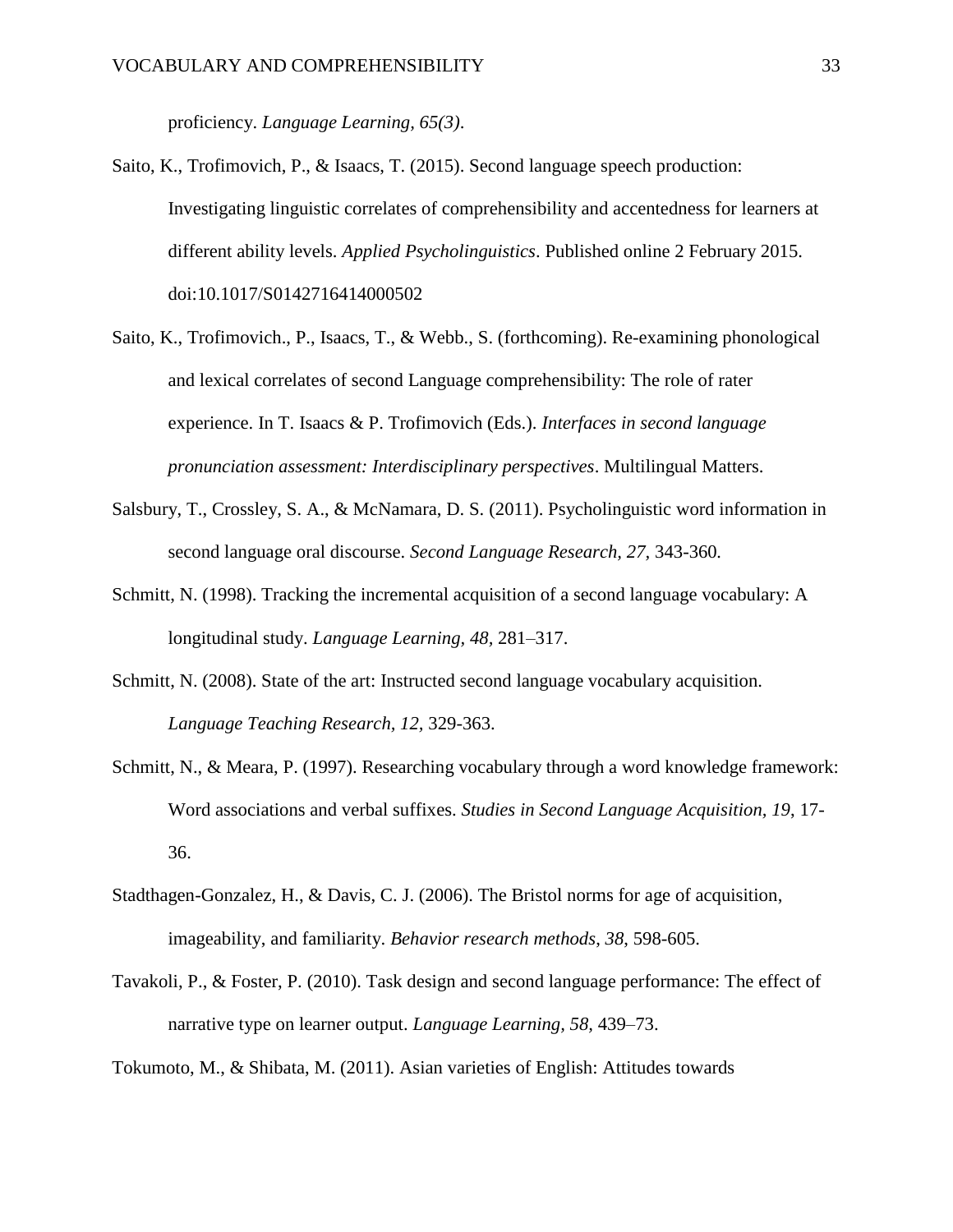pronunciation. *World Englishes, 30,* 392-408.

- van Zeeland, H., & Schmitt, N. (2012). Lexical coverage in L1 and L2 listening comprehension: The same or different from reading comprehension? *Applied Linguistics, 34*, 457-479.
- van Zeeland, H., & Schmitt, N. (2013). Incidental vocabulary acquisition through L2 listening: A dimensions approach. *System*, *41*, 609-624.
- Varonis, E. M., & Gass, S. (1982). The comprehensibility of nonnative speech. *Studies in Second Language Acquisition, 4,* 114-136.
- Verspoor, M., & Lowie, W. (2003). Making sense of polysemous words. *Language Learning*, *53*, 547-586.
- Webb, S., & Rodgers, M. P. H. (2009). The vocabulary demands of television programs. *Language Learning*, *59*, 335–366.
- Wilson, M. D. (1988). The MRC psycholinguistic database: Machine readable dictionary. *Behavioural Research Methods, Instruments and Computers*, *20*, 6-11.
- Winke, P., Gass, S., & Myford, C. (2013). Raters' L2 background as a potential source of bias in rating oral performance. *Language Testing, 30*, 231-252.
- Yuan, F., & Ellis, R. (2003). The effects of pre-task planning and on-line planning on fluency, complexity and accuracy in L2 monologic oral production. *Applied Linguistics, 24*, 1-27.
- Zareva, A. (2007). Structure of the second language mental lexicon: How does it compare to native speakers' lexical organization? *Second Language Research, 23*, 123–53.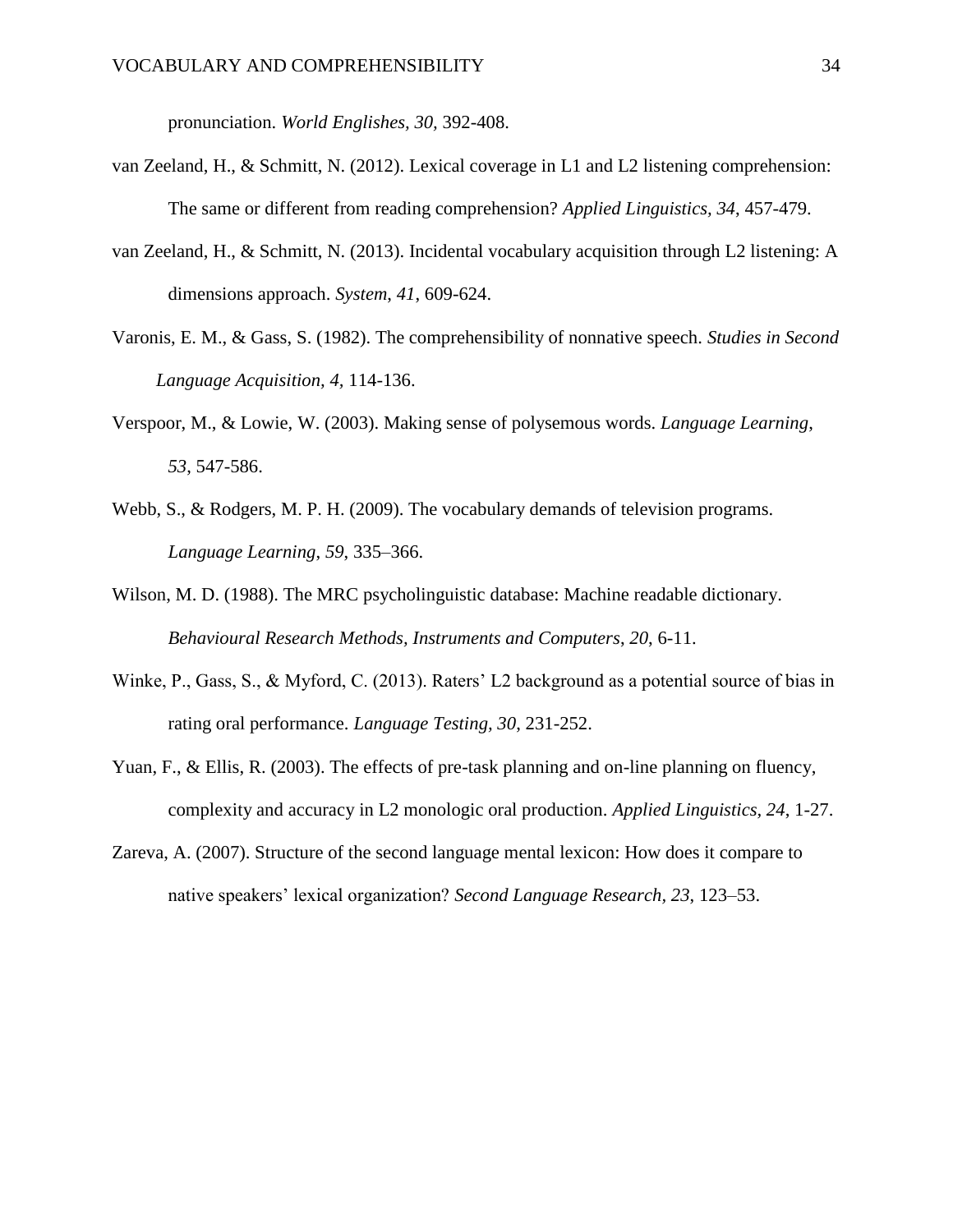## **Author Note**

We are grateful to *SSLA* reviewers for their constructive feedback on an earlier version of the manuscript, and to George Smith and Ze Shen Yao for their help for data collection and analyses. The project was funded by the Grant-in-Aid for Scientific Research in Japan (No. 26770202).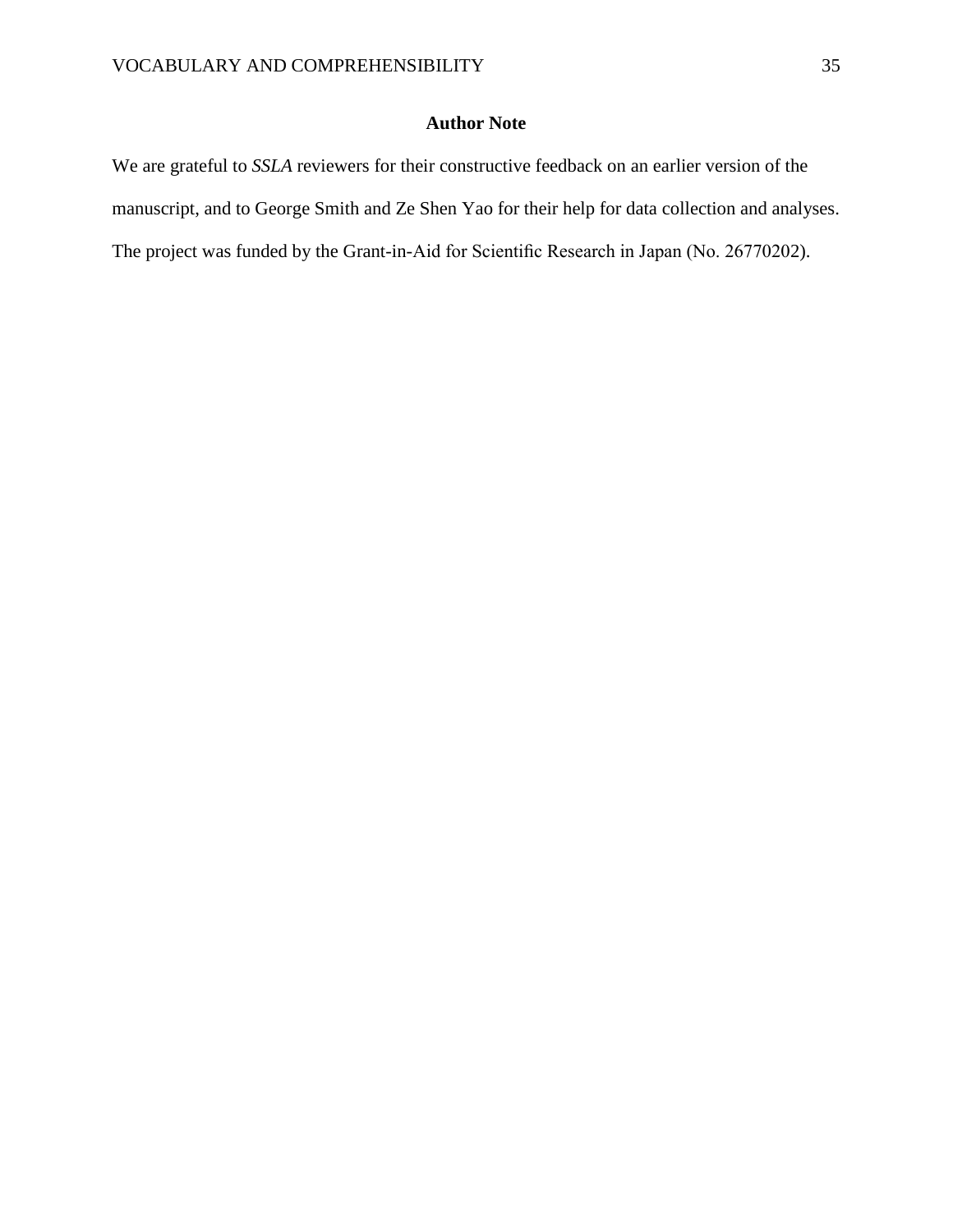## **Endnote**

1. Although previous studies noted that expert native speakers with professional L2 assessment experience (e.g., ESL/EFL professionals) demonstrate different perceptions of comprehensibility, compared to novice raters (Isaacs & Thomson, 2013), this rater variable was not systematically controlled in the current study; we discuss the role of L2 assessment experience in evaluating lexical correlates of L2 comprehensibility elsewhere (Saito, Trofimovich, Isaacs, & Webb, forthcoming).

2. All of the examples were retrieved from the dataset in the study.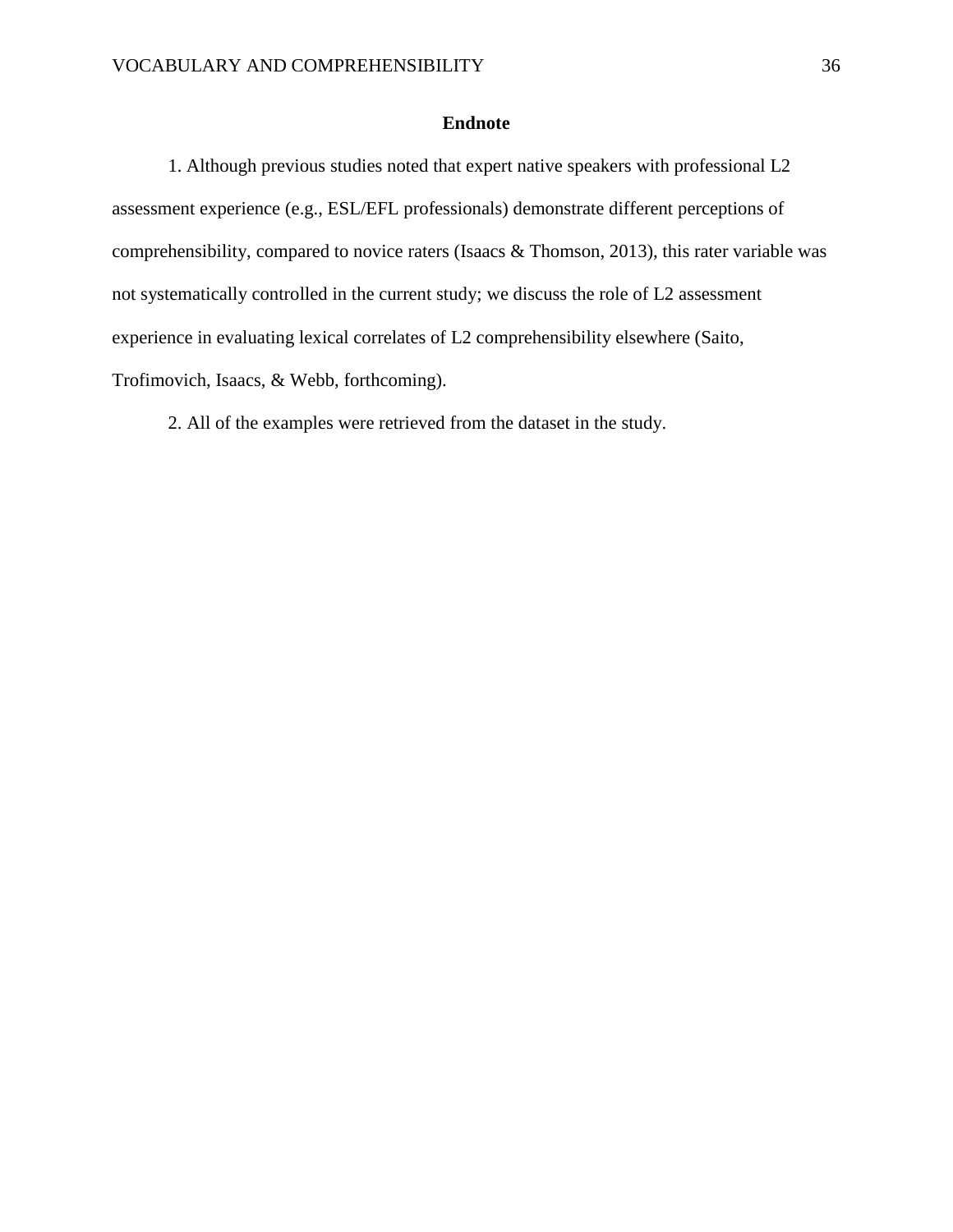Table 1. *Pearson Correlations and Statistical Power between Comprehensibility Rating and 12 Lexical Variables*

| Lexical variable              | Comprehensibility rating $p$ value |            | Statistical power |
|-------------------------------|------------------------------------|------------|-------------------|
| Appropriateness (lemma)       | $-.80*$                            | p < .001   | 1.00              |
| Appropriateness (morphology)  | $-.48*$                            | $p = .002$ | .94               |
| Fluency (text length)         | .13                                | $p = .432$ | .20               |
| Fluency (filler ratio)        | $-.76*$                            | p < .001   | 1.00              |
| Variation (MTLD)              | $.72*$                             | p < .001   | 1.00              |
| Sophistication (frequency)    | $-.32$                             | $p = .041$ | .65               |
| Sophistication (familiarity)  | $-.53*$                            | p < .001   | .97               |
| Abstractness (hypernymy)      | $-.13$                             | $p = .442$ | .20               |
| Abstractness (concreteness)   | $-.27$                             | $p = .090$ | .52               |
| Abstractness (imageability)   | $-.52*$                            | $p = .001$ | .97               |
| Abstractness (meaningfulness) | $-.57*$                            | p < .001   | .99               |
| Sense relations (polysemy)    | $.55*$                             | p < .001   | .98               |

*Note.* \**p* < .004 (Bonferroni corrected)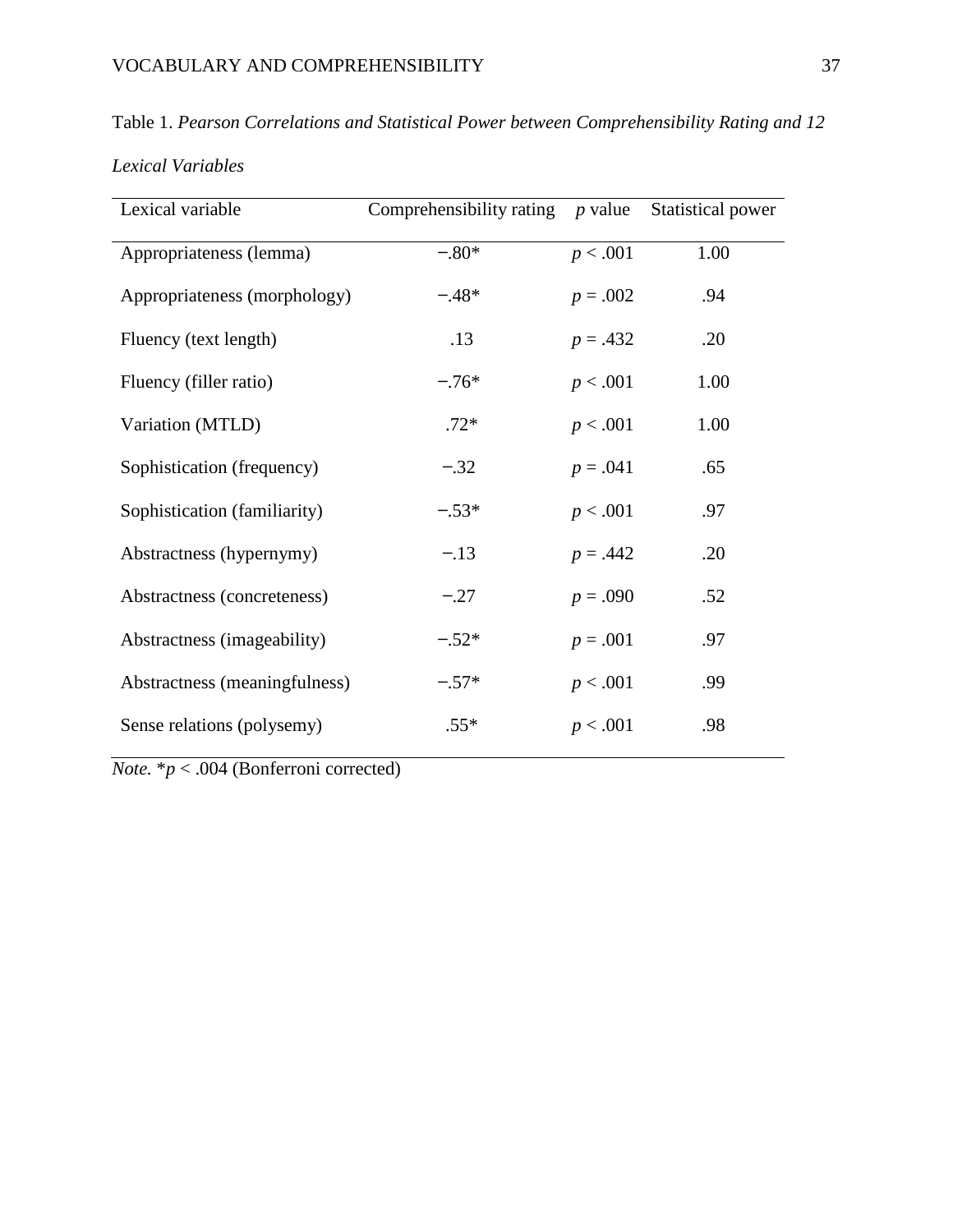## Table 2

## *Results of Multiple Regression Analysis Using Lexical Variables as Predictors of L2*

## *Comprehensibility*

|                                | Predicted variable Predictor variables Adjusted $R^2$ $R^2$ change |     |     | $\boldsymbol{F}$ |       |
|--------------------------------|--------------------------------------------------------------------|-----|-----|------------------|-------|
| Comprehensibility Lemma errors |                                                                    | .63 | .63 | 68.27            | .0001 |
|                                | Filler ratio                                                       | .74 | .11 | 56.29            | .0001 |
|                                | <b>MTLD</b>                                                        | .80 | .06 | 52.01            | .0001 |

*Note*. The variables entered into the regression equation included lemma and morphology errors,

filler ratio, MTLD, familiarity, imageability, meaningfulness, and polysemy.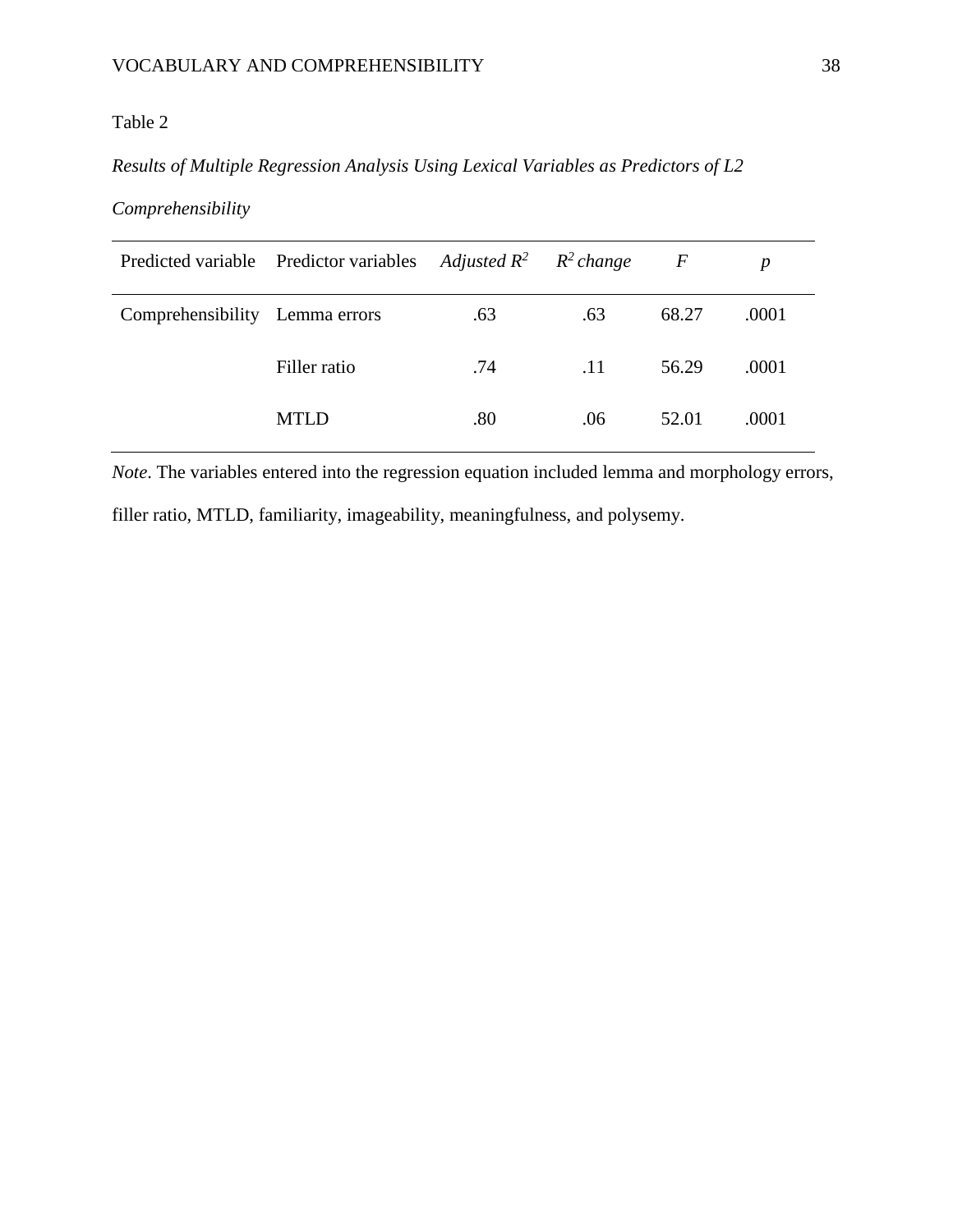## Table 3

*Summary of Comprehensibility Scores for Three Speaker Groups*

| Group                                  |     | M SD    | Range      |
|----------------------------------------|-----|---------|------------|
| Beginner ( $n = 13$ )                  |     | 312 129 | 80-480     |
| Intermediate $(n = 14)$ 638 78 520-750 |     |         |            |
| Advanced $(n = 13)$                    | 860 |         | 62 770-970 |

*Note*. Based on comprehensibility rating (0 = *hard to understand*, 1000 = *easy to understand*)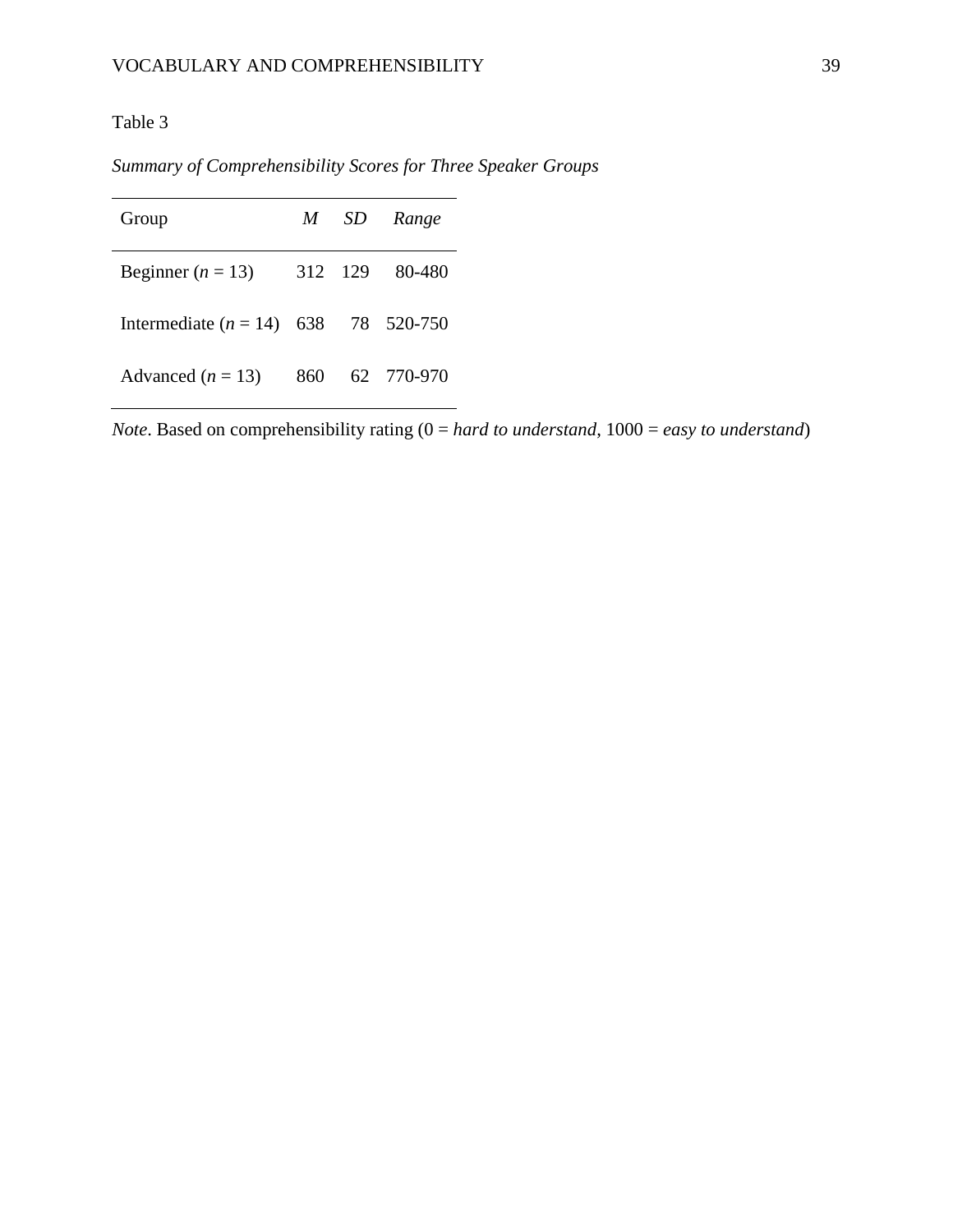## Table 4

# *Summary of Group Differences for Beginner, Intermediate, and Advanced Levels of*

# *Comprehensibility*

| Lexical variable              | <b>ANOVA</b> results |                  |            | Significant group differences      |
|-------------------------------|----------------------|------------------|------------|------------------------------------|
|                               | F(2, 37)             | $\boldsymbol{p}$ | $\eta_p^2$ |                                    |
| Appropriateness (lemma)       | 21.94                | .001             | .54        | Beginner < Intermediate            |
| Appropriateness (morphology)  | 6.92                 | .003             | .27        | Intermediate < Advanced            |
| Fluency (filler ratio)        | 11.94                | .001             | .39        | Beginner < Intermediate            |
| Variation (MTLD)              | 17.31                | .001             | .48        | Beginner < Intermediate < Advanced |
| Sophistication (familiarity)  | 4.88                 | .013             | .20        | Beginner < Advanced                |
| Abstractness (imageability)   | 7.46                 | .002             | .28        | Beginner < Intermediate            |
| Abstractness (meaningfulness) | 8.73                 | .001             | .32        | Beginner < Intermediate            |
| Sense relations (polysemy)    | 4.29                 | .021             | .18        | Beginner < Advanced                |